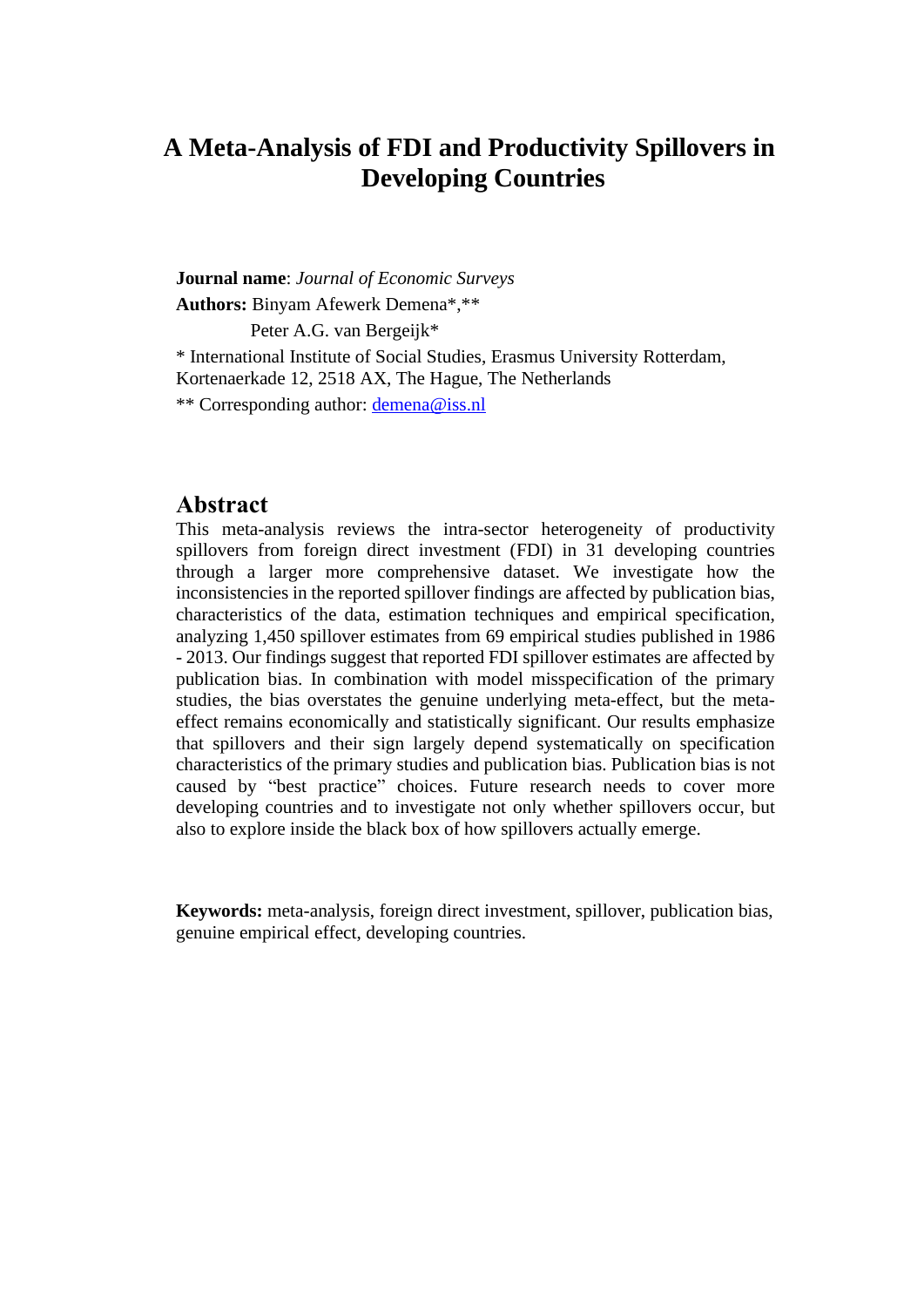## **1. Introduction**

Developing countries increasingly use policies to attract foreign direct investment (FDI) and often provide substantial incentives. Almost 90% of the national regulatory investment regime changes introduced in more than 100 countries in 1991-2012 offer more favourable conditions for FDI (UNCTAD, 2013). One driver behind the FDIfriendlier regimes is the expectation that FDI inflows indirectly boost productivity of domestic firms. FDI is assumed to transfer knowledge of processes and products (socalled productivity spillovers) and this may enhance technological capabilities of domestic firms (Wooster and Diebel, 2010).

An important question is whether FDI actually generates productivity spillovers in the context of developing countries: the empirical evidence is inconclusive and contradictory. Figure 1 illustrates the extent of empirical disagreement for the 74 primary studies that we collected using the Stanley et al. (2013) recommendations. These studies were published in 1983-2013 by 96 researchers, deal with 31 developing countries<sup>1</sup> and provide 1,545 estimates of spillover parameters. Figure 2 presents details of the distribution of these estimates. Approximately only one third of the empirical estimates validate a significantly positive effect. About half the spillover estimates are insignificant; whereas one in six find a significantly negative effect. It should be noted that while we refer to this field as findings regarding developing countries, these studies (and thus our findings) are not necessarily representative for the group of developing countries. The reason is clear: the productivity spillovers of FDI have not yet been investigated for a sufficiently large group of developing countries to make such claims.

## <Figures 1 and 2>

Our article aims to estimate the size, sign and significance of the spillover effect and to analyse the determinants behind the heterogeneous results of the primary empirical studies. We demonstrate application of the reporting guidelines of the MAER-Net required by the *Journal of Economic Surveys* for conducting metaanalysis. We use meta-analysis to combine, summarize and investigate the reported spillover estimates. Meta-analysis is a statistical approach to analyse an existing literature of reported empirical findings for a similar hypothesis, research question, empirical effect and/or phenomenon (Stanley and Doucouliagos, 2012). Unlike qualitative reviews (e.g., Fan, 2002), meta-analysis enables usto filter out publication bias and misspecification and to estimate the genuine spillover effect.

To date six relevant meta-analyses were published: Görg and Strobl (2001), Meyer and Sinani (2009), Wooster and Diebel (2010), Iršová and Havránek (2013), Mebratie and Bergeijk (2013) and Demena (2015). We use an enriched version of Demena's (2015) dataset in this paper, covering more than 40 potential research dimensions (including data characteristics, estimation techniques and empirical specifications) and four categories of journal and study qualities. While we add many potentially explanatory variables to provide a comprehensive test, we also enforce limitations. In particular we focus on developing countries, because pooling developing and developed countries is inappropriate (Wooster and Diebel, 2010). Our meta-analysis comprises all observations that investigated intra-sector spillovers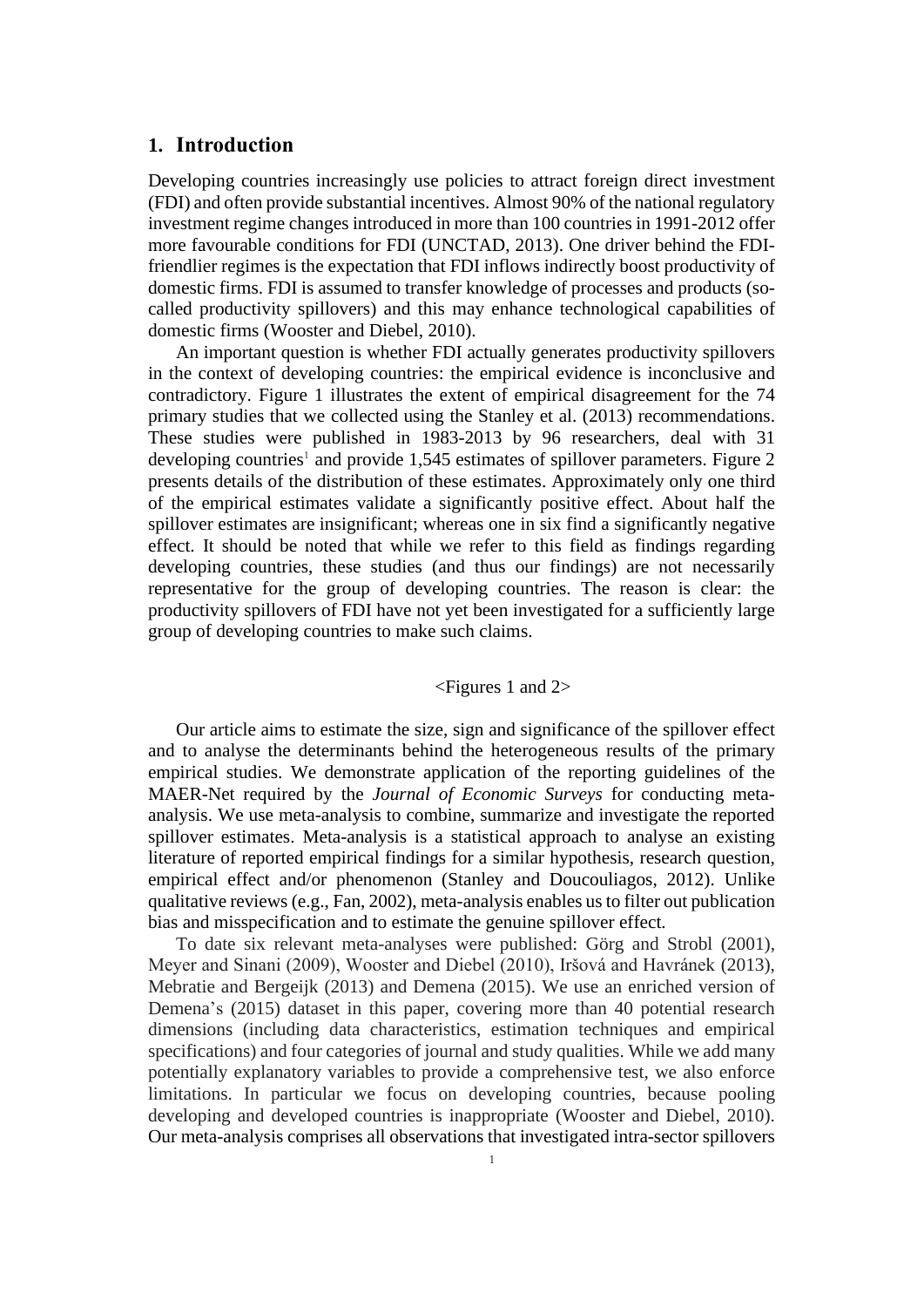from FDI for developing countries, providing a more comprehensive version of previous meta-analyses. This potentially leads to a better reliability of the findings and helps us to investigate whether the selection of studies has an impact on bias; a topic not researched in previous meta-analyses of FDI spillovers. Indeed, the latest studies suggested that publication bias was not a problem for this literature, but we uncover clear evidence of publication bias in our larger sample. <sup>2</sup> The spillover effects in the primary studies overstate the magnitude of the genuine empirical effect, although these effects remain economically important after controlling for selection bias and misspecification.

The remainder of the paper is structured as follows: Section 2 starts with the primary studies. Section 3 discusses the data and the empirical approach. Section 4 presents detailed results. Section 5 concludes and suggests lessons for future research.

## **2. Review of the Literature**

Many studies deal with productivity spillovers from FDI.<sup>3</sup> We organize the literature by decades in order to illustrate changes over time in spillover findings and study characteristics.

#### *2.1. 1980s: positive spillover effect in cross-sections*

The first empirical study for developing countries was Blomström and Persson (1983). They study Mexican plants and report that FDI has a significantly positive effect on productivity of domestic firms. Blomström (1986) – also for Mexican firms – found a similar effect. These studies used industry-level cross-sectional data, and thus face an identification problem. Firstly, given the assumption that foreign firms are more productive and more technologically advanced, industry-level aggregated data that include foreign firms in the aggregate regression create an upward spillover effect - aggregation bias. Secondly, if FDI gravitates towards productive industries, then the observed spillover result from cross-sectional data will overstate the impact of foreign firms due to potential endogeneity of FDI. Thus, it is unclear whether the evidence is due to the presence of FDI or the own-productivity of domestic firms.

## *2.2. 1990s: Emerging Contradictory Evidence*

An important study is the first use of panel firm-level data (Haddad and Harrison, 1993) with insignificant productivity spillover for Morocco. Aitken and Harrison (1999) report negative effects for Venezuela. The former attributed the absence of spillovers to the technological gap between domestic and foreign firms; the latter concluded that the positive effect reported in the previous studies was due to the tendency of foreign firms to invest in productive industries. In contrast, Kokko (1994, 1996) for Mexico, Blomström and Sjöholm (1999), Sjöholm (1999a, b) for Indonesia, and Chuang and Lin (1999) for Taiwan report positive productivity spillovers. These studies continued to rely on cross-sections although panel data are better to test the validity of spillovers enabling to control for the behaviour of firms over time.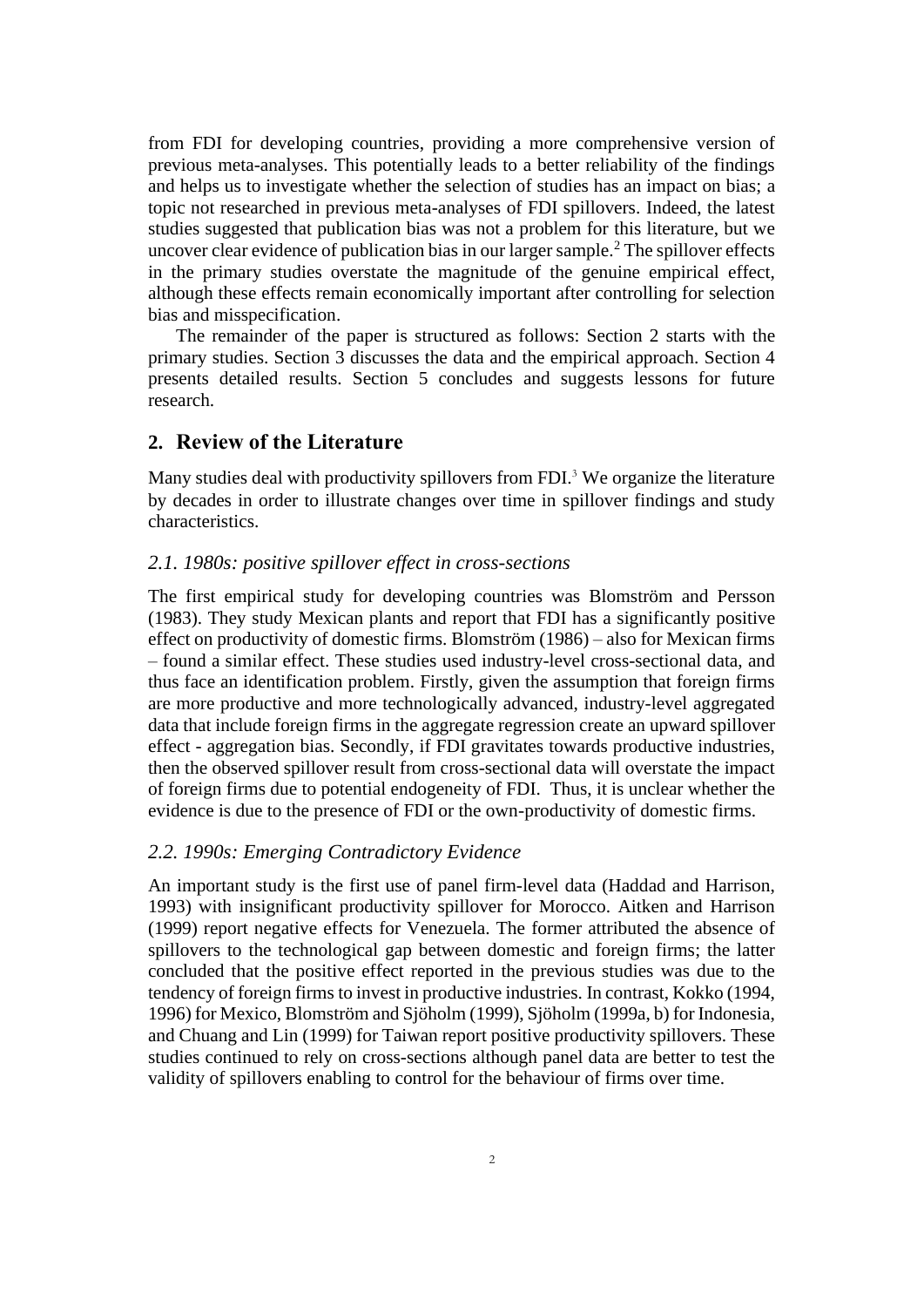## *2.3. 2000s: Continued Contradiction*

The studies of the 1980s and 1990s use a pipeline model: they presume that spillovers are independent of domestic firms' capabilities. In the 2000s a shift occurs towards the domestic capability model. This new strand of the literature assumes that spillovers do not occur automatically, but may depend on the capabilities of domestic firms. As illustrated in Figure 1, the body of evidence increased substantially overtime, possibly due to growing availability of datasets. The findings, however, remain contradictory. Blyde et al. (2004) for Venezuela, Bwalya (2006) for Zambia, Marin and Bell (2006) and Chudnovsky et al. (2008) for Argentina, and Mebratie and Bedi (2013) for South Africa did not find any spillovers. Jordaan (2008a, b) for Mexico and Waldkirch and Ofosu (2010) for Ghana find negative FDI effects. In contrast to these findings, studies on Asian countries report positive spillovers (Taymaz and Yilmaz 2008 for Turkey, Nguyen 2008 for Vietnam, Khalifah and Adam, 2009 for Malaysia).

## *2.4. Trends*

Figure 1 illustrates substantial variations in the reported spillover estimates over time with an increasing trend, in particular since the mid-2000s. Over the past three decades, the number of spillover estimates has continuously increased: about 71% of the estimates are from studies published after 2005.

Moreover, the initial results from studies using cross-sectional data were challenged by subsequent panel data studies. This suggests an association of crosssection studies and positive findings, and negative or insignificant findings and panel studies. Panel studies by Aitken and Harrison (1999) for Venezuela report negative effects, whereas Haddad and Harrison (1993) for Morocco, Blalock and Gertler (2008) for Indonesia, and Mebratie and Bedi (2013) for South Africa report no effects. However, recent panel studies (e.g., Kee, 2005 for Bangladeshi; Takii, 2009 for Indonesia; Van Thanh and Hoang, 2010 for Vietnam) find positive effects. It appears likely, therefore, that the dichotomy of cross-section and panel data findings has become less clear (see, Jordaan, 2012).

Importantly, the primary studies include a proxy for the extent of foreign-owned firms' presence. Theoretically, intra-sector spillovers are assumed to occur through the transmission channels of demonstration, labour mobility, competition and/or export effects (Javorcik, 2004; Crespo and Fontoura, 2007; Jordaan, 2012). Unfortunately, the existing empirical work fails to identify the channels underlying the spillovers and instead merely focuses on whether the presence of foreign firms influences the productivity of domestic firms. Thus, there is a gap between theory and empirical analyses.

Furthermore, the empirical studies largely ignore the heterogeneity of both R&D expenditure and the technological levels of domestic firms (only 10% of the studies in the meta-data control for these factors). Clearly, general spillovers cannot exactly indicate how spillovers occur and which domestic firms gain. Some may experience positive impacts, others nothing or even negative impacts. For example, firms with relatively higher technological level can benefit from spillovers via the competition and/or demonstration effects, while firms with lower technological level may not be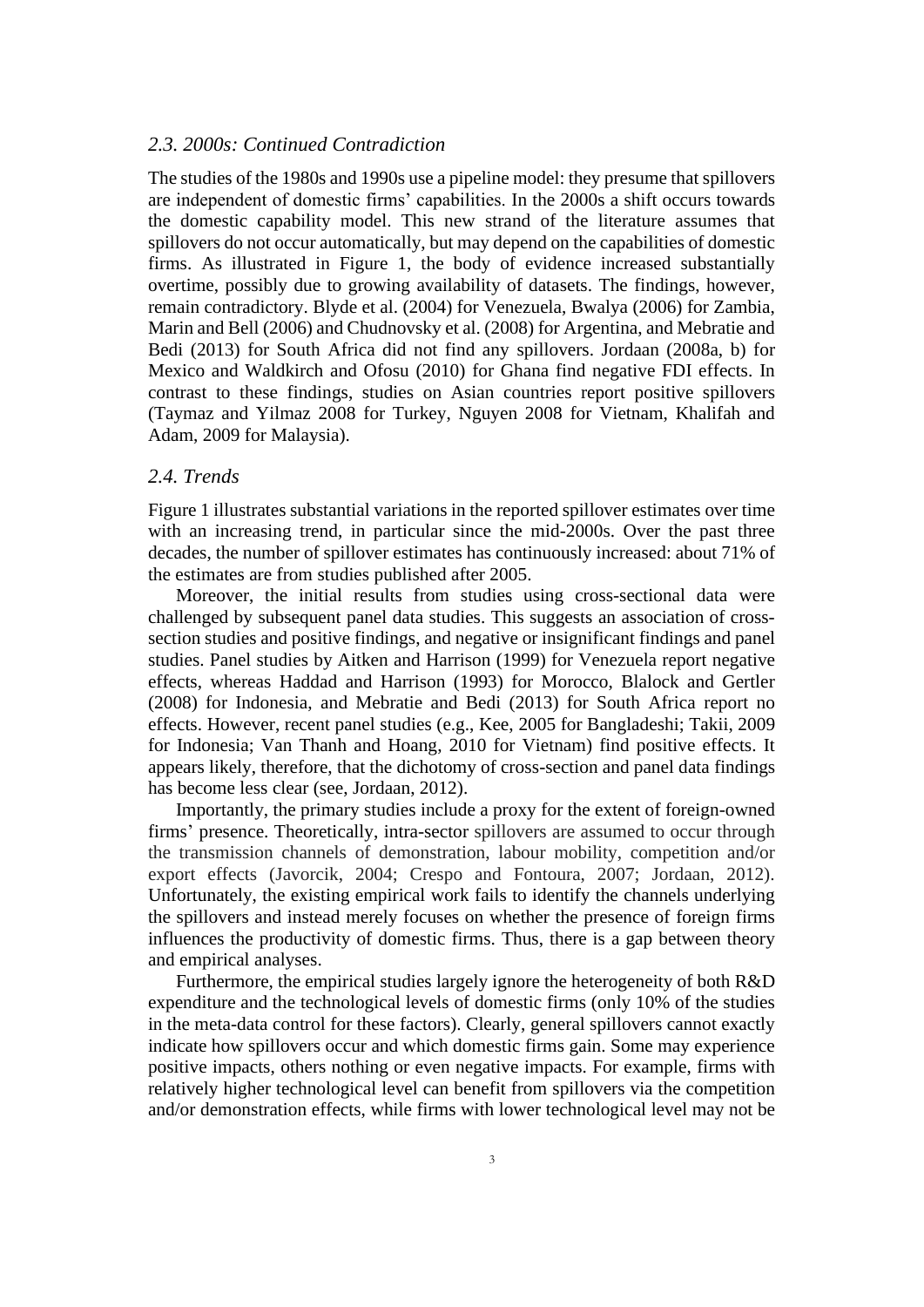in a position to compete or imitate (Hamida, 2013) and may instead benefit from labor mobility.

Thus, the relative importance of the spillover channels varies with the existing firm specific characteristics of domestic firms. Consequently, future investigations of overall spillover effects need to discern the transmission channels through employing various spillover control variables. This would be important to accurately describe and identify the impact of spillover processes, and hence to narrow the heterogeneity of spillover estimates and also to guide policymakers towards relevant channels.

## **3. Data and Empirical Approach**

In order to econometrically analyse the sources of heterogeneity and to understand if FDI generates spillovers, we reviewed existing meta-analyses and primary empirical studies (and their references) as the basis for our literature search. Our search and review for the existing empirical studies aimed to identify all relevant English language unpublished and published studies regarding developing countries.

## *3.1. Methods, Protocols and Data Construction*

In identifying the relevant studies, coding variables and data construction, we follow the MAER-Net prescriptions (Stanley et al., 2013). We identified our relevant primary studies in an extensive search using Google scholar, EconLit and Scopus. The World Bank (2012) database that provides empirical studies conducted using the enterprise survey data was also examined in detail. The search included all potentially relevant published and unpublished empirical studies from 1983 to 2013.

We searched using the broad keywords: "FDI presence effect on host economy", "technology transfer+foreign firms", "productivity spillover+FDI", and "productivity spillover+FDI+developing countries". For example, the keyword "productivity spillover+FDI+developing countries" using the Scopus search engine provided 1,026 records to review. Examinations of titles, abstracts, and keywords were followed by the inspection of the introduction and conclusion. This yielded a list of 233 prospective studies.

Studies were included if they satisfy the following criteria for detailed review: English language empirical micro econometrics that study intra-industry<sup>4</sup> spillover effects and report regression-based<sup>5</sup> coefficients, sample size, t-statistics or standard errors. The imposition of these criteria resulted in our dataset of 74 studies dealing with 31 developing countries for coding. Before transferring the data to a Stata file for analysis, a template for data extraction was designed in excel format. Data on various characteristics of the empirical studies such as spillover measures and effects, data type, estimation techniques, and study control variables were collected. In this case, we have conducted extensive coding of the study characteristics in order to avoid subjectivity and increase the robustness and the reliability of the findings. A second reviewer independently checked the consistency of the data and coding with an initial data collection and coding disagreement rate of 2.9%. After double checking initial data, consensus was reached. In order to ensure comprehensiveness of the dataset, the multiple search process took five months (May – September 2013).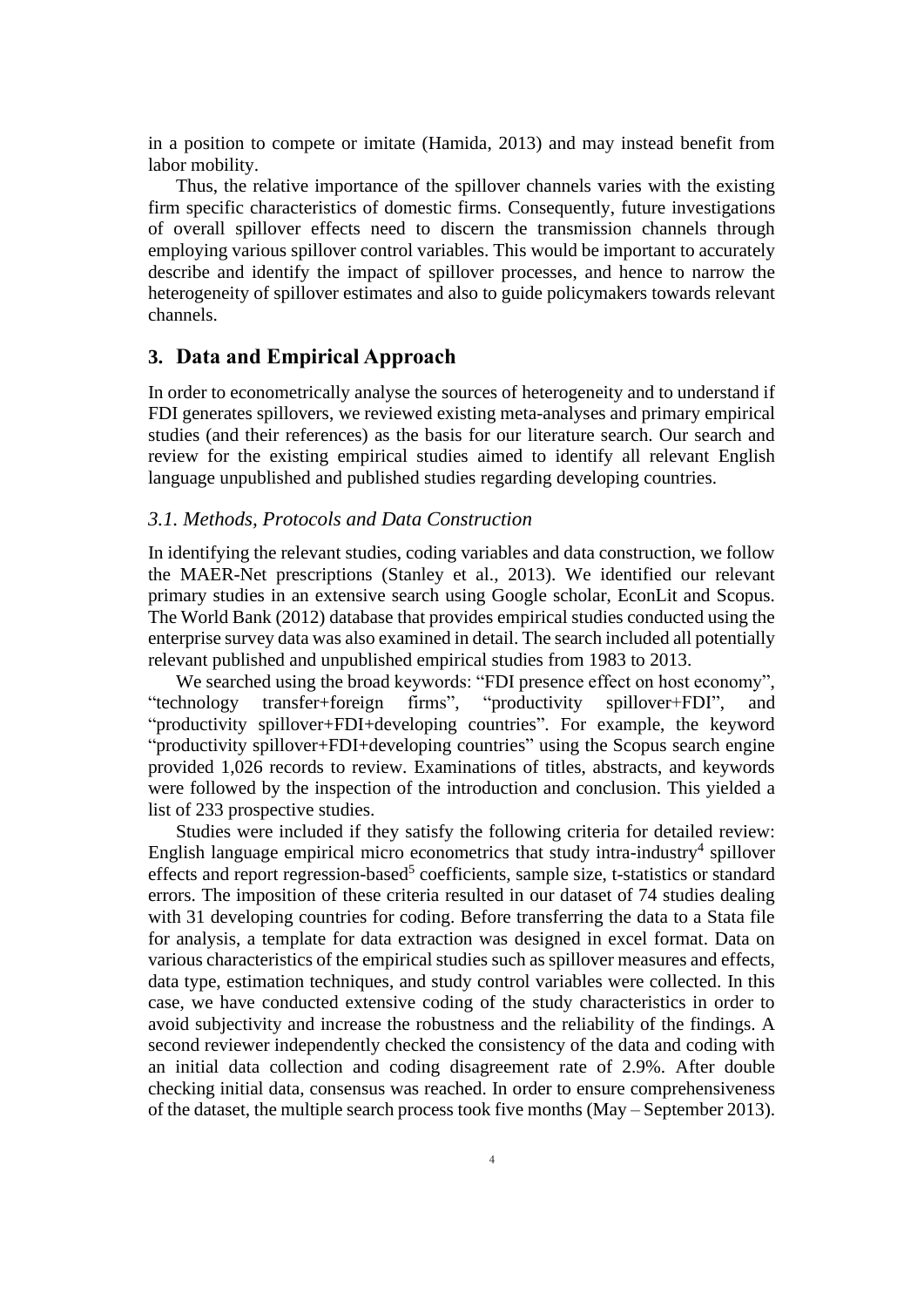It is worthwhile to describe some critical aspects encountered during this process. Multiple estimates are a common standard in economics. This is partly due to the demand from editors and reviewers that applied econometric studies should report multiple models, methods and estimates to ensure robustness (Stanley and Doucouliagos, 2012). This may lead to a best-set, average-set or all-set meta-data.<sup>6</sup> Following Stanley (2001), mainly to evade giving undo weight to a single study, many meta-analysts use either the "best" estimate or the average estimate. In the latter case, however, it is impossible to analyse the impact of different estimation techniques, estimation samples and models. Moreover, we may lose important within study information if we use average estimates. Importantly, choosing the "best" estimate may introduce subjectivity. First, in most cases, authors do not explicitly indicate their best estimate. Second, if they do, author's preference may introduce selection bias. Third, estimates in a comprehensive single paper can be underweighted relative to estimates of researchers who publish a large number of closely related articles as each would count as an individual study to be included as a best-set estimate (Stanley, 2001). For these reasons, we adopt the all-set estimates.

The majority (86%) of the models are estimated in log-linear form, with productivity proxies expressed in logs and FDI linearly: the regression coefficients are semi-elasticities, and the standard errors are directly derived from the regression coefficients. However, when models are estimated using the double-log or linear form, we had to re-calculate the effect size by using sample means (see Gujarati and Porter, 2009).<sup>7</sup> We contacted authors when sample means, observation size, t-values or standard errors were not reported in the primary studies and when we needed clarification of the models, methods, and estimates. We have also collected estimates for interaction variables (see Section 4.3.2). Five studies (95 parameter estimates) were excluded because the authors were unwilling or unable to support missing data<sup>8</sup> (note that Figures 1 and 2 have been based on the full sample of 74 studies including the studies where information is incomplete).

#### *3.2. Meta-Dataset*

Our dataset consists of 69 primary studies for which the required data are available (1,450 observations). These studies deal with 31 developing countries and were published in 1986-2013. The median number of parameter estimates in a primary study in our sample is 11 estimates. The mean and maximum are 21 and 100 estimates, respectively.

For each empirical study we coded more than 40 potential research dimensions, and four categories of publication qualities. The dataset includes 43 peer-reviewed journal articles and 26 working papers, dissertations, book chapters, unpublished studies or reports. The oldest study was published in 1986, and the median study appeared in 2008. Half of the research in question was published in the last five years: this topic is very lively and many new investigations appeared.

To put these figures into perspective: Nelson and Kennedy (2009) summarize and assess 140 meta-analyses in economics conducted since 1989. They report that the average number of parameter estimates included was 191, the median was 92, and the largest number of parameter estimates was 1,592. The average and the median of primary studies reviewed were 42 and 33, respectively. The mean and median of explanatory variables included were 14 and 12, respectively. The maximum control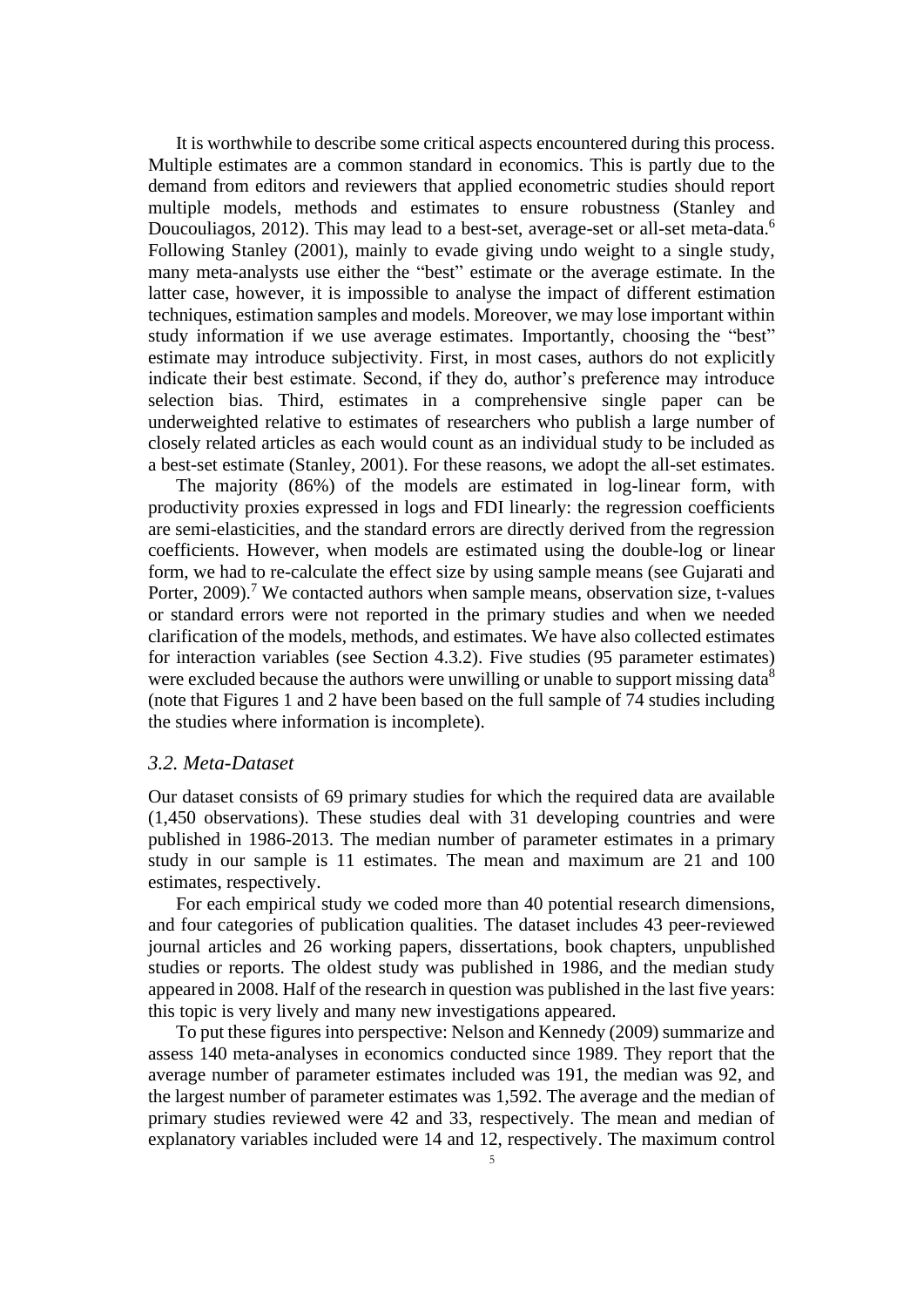variables was 41. Therefore, compared to other meta-analyses in economics, the current dataset can be regarded as quite comprehensive.

Out of the 1,450 spillover estimates, 16 are found to be larger than 10, in absolute value. Some meta-analysts (Iršová and Havránek, 2013; Mebratie and Bergeijk, 2013) consider that these large estimates are outliers which led them to exclude these estimates from the main analysis. Others, like Stanley and Doucouliagos (2012), however, argue that unusually large estimates may be due to coding errors. In our case (after double-checking by a second independent reviewer) the reported spillovers appear to be genuine. Therefore, we applied the multivariate outlier method proposed by Hadi (1994) in order to use spillover estimates along with their precision to filter publication bias and identify outliers jointly. We identify 14.7% of the observations as outliers. Slightly more than 70% of the outliers have been published in either journals with a zero 5-year impact factor (source: 2013 Institute of Scientific Information, ISI) or are from unpublished studies. Some meta-analysts have argued that better ranked journals can be expected to publish articles that use better methods, and thus produce more reliable findings (Disdier and Head, 2008; Havránek and Iršová, 2011). If this is the case, then these outliers may represent lower quality research as compared to the non-outliers. In this paper we report the findings without outliers, but note that the inclusion of outliers yields similar findings.

## *3.3. Weighted Average Effect, Publication Bias and Genuine Effect*

We start with the computation of the weighted average spillover effect:

 = ∑ ∑ ……………………………………………. (1)

Where  $\varepsilon_i$  is the reported spillover effect in the  $i^{th}$  study with  $N_i$  its associated sample size as weights. Copper and Hedges (1994) suggest to use the inverse of the variance weights. However, Adams et al. (1997) argue that the estimates derived from large samples are more precise, and thus should receive a larger weight. Hunter and Schmidt (2004) and Schulze (2004) recommend the use of sample size to weight the effect size. <sup>9</sup> Accordingly, the weighted average spillover effect is 0.16 (statistically significant at a 95% confidence interval: 0.105 - 0.238). Thus, FDI would seem to have a significant positive effect on productivity spillovers.

The next step is to assess whether the effect is genuine or influenced by publication bias. We use funnel plots to get a first indication of the extent of publication bias. A funnel plot is a scatter diagram with the reported spillovers on the horizontal axis and its precision on the vertical axis (usually the reciprocal of the standard error). In the absence of publication bias, a funnel plot should be symmetrical, because small sample size (imprecise estimates/large standard errors) are widely dispersed at the bottom of the funnel (Stanley, 2005). In contrast, large sample studies with usually more precise estimates should be more compactly distributed at the top of the funnel (Stanley and Doucouliagos, 2010). In the case of bias, a funnel plot will be asymmetrical. Asymmetrical plots may also indicate that some parameter estimates are discarded or unreported (Iršová and Havránek, 2013).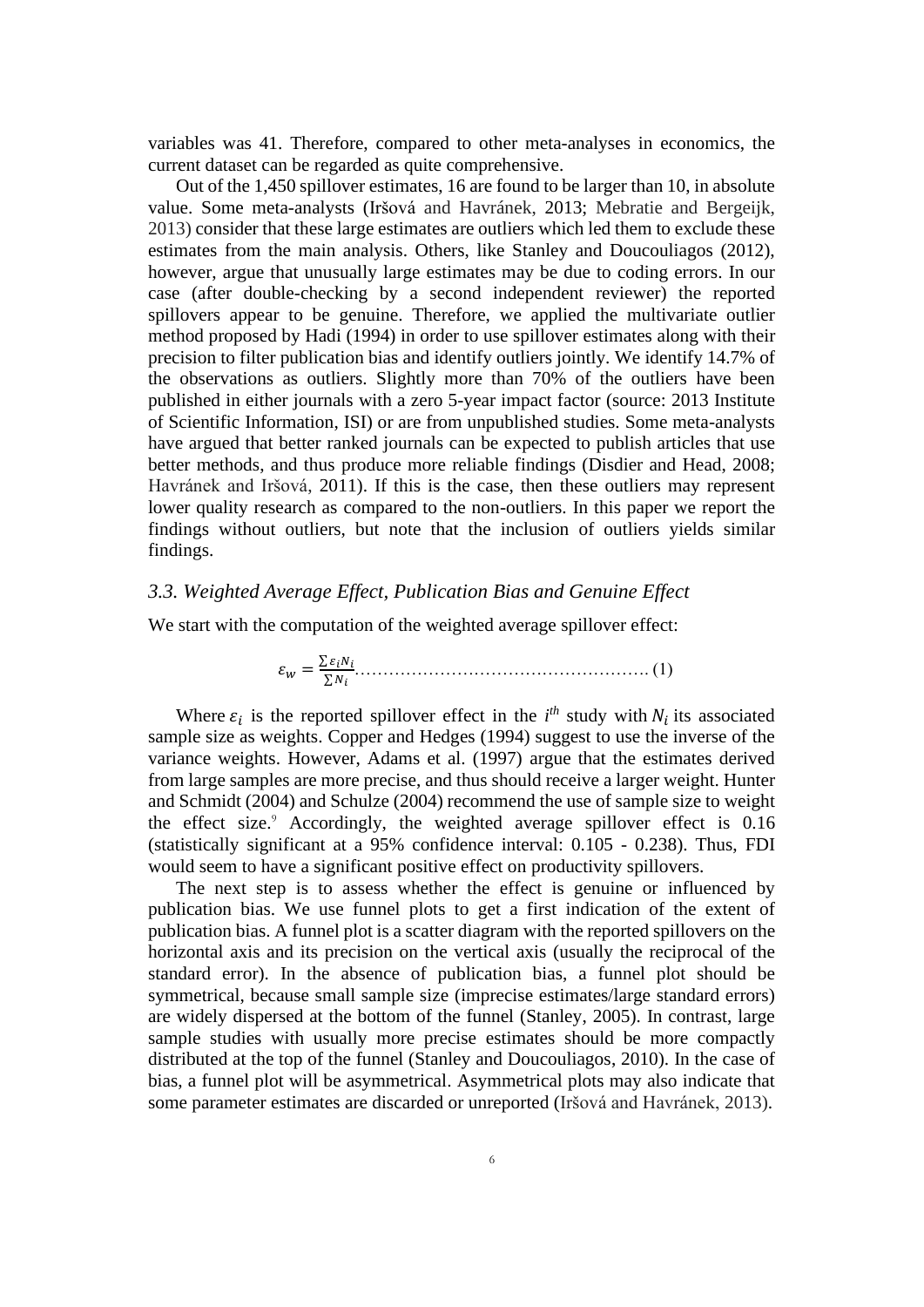However, this method of publication bias detection is only based on visual inspection, and thus prone to subjective interpretation, and therefore unconvincing. A powerful statistical method is the meta-regression model (MRM):

= <sup>0</sup> + 1 + …..............………………….. (2)

In the absence of publication bias, the estimated effects  $(\varepsilon_{ii})$  should vary randomly around  $\beta_0$  (its standard error,  $Se_i$  will approach zero) and should be independent of their standard errors (Stanley, 2005; Roberts and Stanley, 2005; Doucouliagos and Stanley, 2013). Likewise, the presence of publication bias can be detected if reported estimates correlate with their standard errors.  $u_{ji}$  is the error term. According to Stanley and Doucouliagos (2012), dividing equation (2) by  $Se_{ii}$  to adjust for potential heteroscedasticity, yields the weighted least squares (WLS) version:

/ = <sup>1</sup> + 0(1/) + ………....……. (3)

where  $t_{ji}$  now represents the t-value of *i*th spillover estimate from the *j*th study and  $e_{ii}$  is  $u_{ii}/Se_{ii}$ . The slope of equation (3) estimates both the magnitude and direction of a genuine effect (the precision-effect test, PET), whereas the intercept term is used to test for publication bias in the reported effect (the funnel-asymmetry test, FAT).

It is important to account for within-study dependence, as multiple estimates from the same studies are unlikely to be statistically independent; Bateman and Jones (2003) and Doucouliagos and Laroche (2009) recommend the use of a multilevel model (hierarchical model). We prefer the mixed-effects multilevel (MEM) model that accounts for both within and between study variations (see Doucouliagos and Laroche, 2009, Havránek and Iršová, 2011). In this respect, the overall error term  $(e_{ii})$  comprises of the study-level random effects and measurement error disturbance term.<sup>10</sup> Furthermore, we test the robustness of our results by excluding unpublished papers and interaction variables, and by applying clustered data analysis (CDA). All WLS estimations use either inverse variance or sample size weights.

#### $\langle$ Table 1  $>$

## *3.4. Explaining Heterogeneity*

Table 1 lists the potential sources of heterogeneity of the findings in the primary studies that include means and standard deviations. The choice for these variables is based on the discussion of the literature as well as the meta-data at hand. Following the debates in the empirical studies and the approach presented by previous metaanalyses (Havránek and Iršová, 2011; Iršová and Havránek, 2013) we report four categories of potential sources of heterogeneity: data, estimation, specification, and publication characteristics.

**Data characteristics**: We construct dummy variables for the time dimension of the data: panel versus cross-section and the time span (length) of the data, and for the level of observation/aggregation: firm-level (micro-data) versus aggregated industry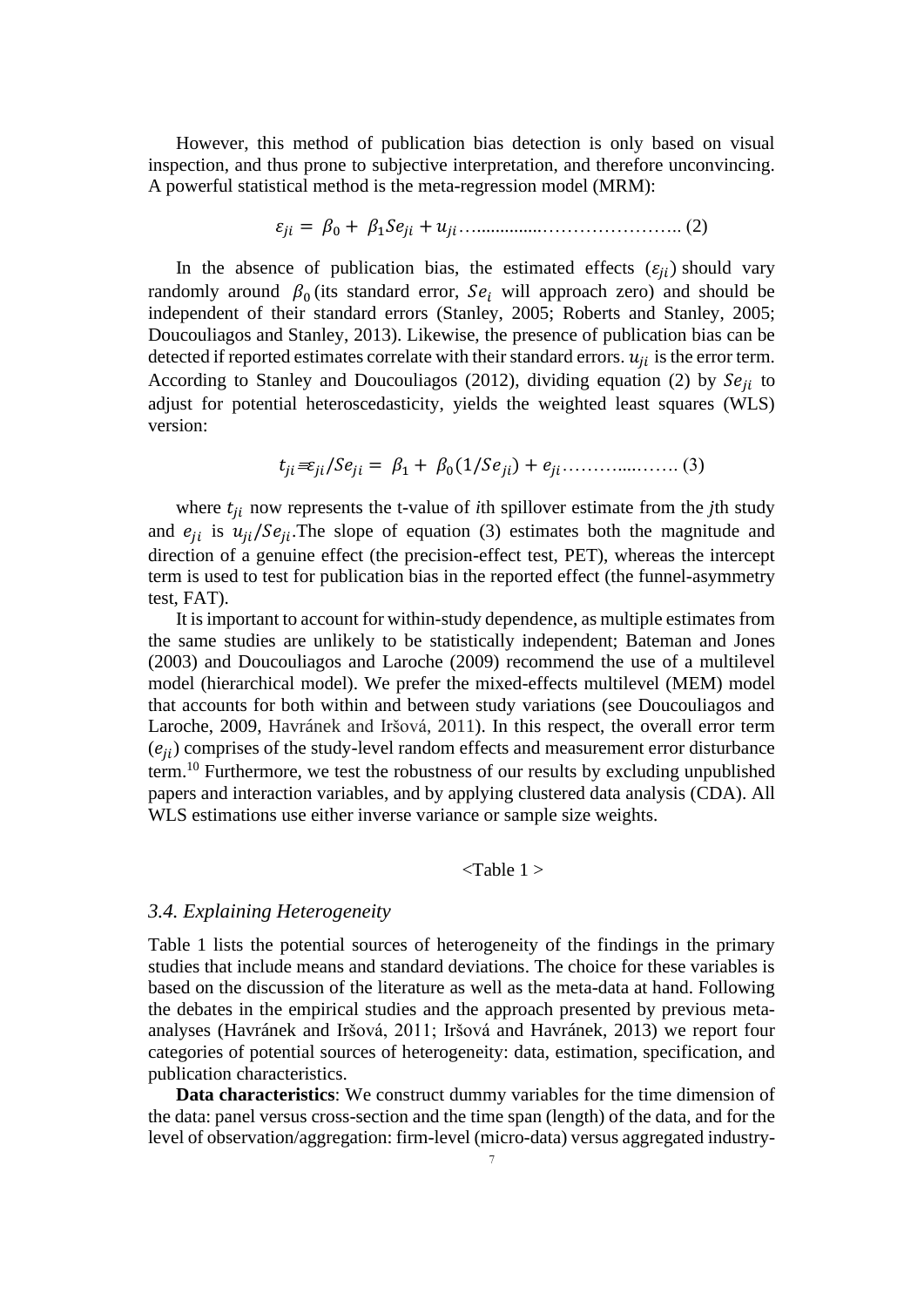level. We consider the number of observations of the data to test for systematic variation between small and large samples. Finally, we included a dummy variable for the data source (World Bank enterprise survey versus national statistics bureaus).

**Estimation characteristics:** Roughly, 40% of the studies estimate spillovers using a two-step process with total factor productivity (TFP) as the dependent variable.<sup>11</sup> The other studies employ a one-step procedure based on labour productivity, output or value added. We include a dummy variable for the one-step estimates. Next, we control how TFP is computed: Olley-Pakes (OP, 1996) or Levinsohn-Petrin (LP, 2003) versus OLS, Fixed-effects or other methods to consider the endogeneity of inputs. We also include dummies for the spillover estimation techniques (OLS, Fixed-effects (year, sector, both) or other techniques and for regressions estimated in differences), and the functional form of the models: linear or double log versus log-linear.

**Specification characteristics:** Empirical studies use several proxy measures for foreign presence in terms of employment, capital, or output share. In our data, the majority of the studies use output (42%) and employment specifications (35%). Most primary studies report estimates related to contemporaneous spillovers while only a few estimate lagged effects, and thus we control for lagged or contemporaneous estimates. Finally, to observe any systematic difference between the theory of the pipeline model and the domestic capability model, we construct dummies for the inclusion of control variables like absorptive capacity, technological gap, exports, and firm size.

**Publication characteristics:** We also control for study and journal qualities to test if publishing in a peer-reviewed journal is systematically associated with the reported spillover estimates. We construct dummies for the inclusion of publication in a peer-reviewed journal and use author citations in Google Scholar as well as an international journal ranking for development studies. <sup>12</sup> Finally, we control for the publication year of the study.

To investigate the heterogeneity in the reported spillover estimates, we expand equation (3) to include the moderator variables  $X_{kji}$ :

$$
t_{ji} = \varepsilon_{ji} / S e_{ji} = \beta_1 + \beta_0 \left( \frac{1}{s e_{ji}} \right) + \alpha_k X_{kji} / S e_{ji} + e_{ji} \dots (4)
$$

Following the MAER-Net reporting guidelines, equation (4) is estimated using the general-to-specific (GETS) modelling approach. GETS modelling starts with a specification in which all potential moderator variables are included in the general specification (4). Next, the statistically most insignificant variables are removed, one at a time, until we arrive at a reduced/specific specification that contains significant variables only (Charemza and Deadman, 1997; Stanley and Doucouliagos, 2012, Wang and Shailer, 2015, Abdullah et al. 2015).

## **4. Findings and Discussion**

## *4.1. Funnel Plots*

Figure 3 shows the funnel plots of all studies - published and unpublished studies. The plots suggest a positive bias. The top of the funnel plots is usually a good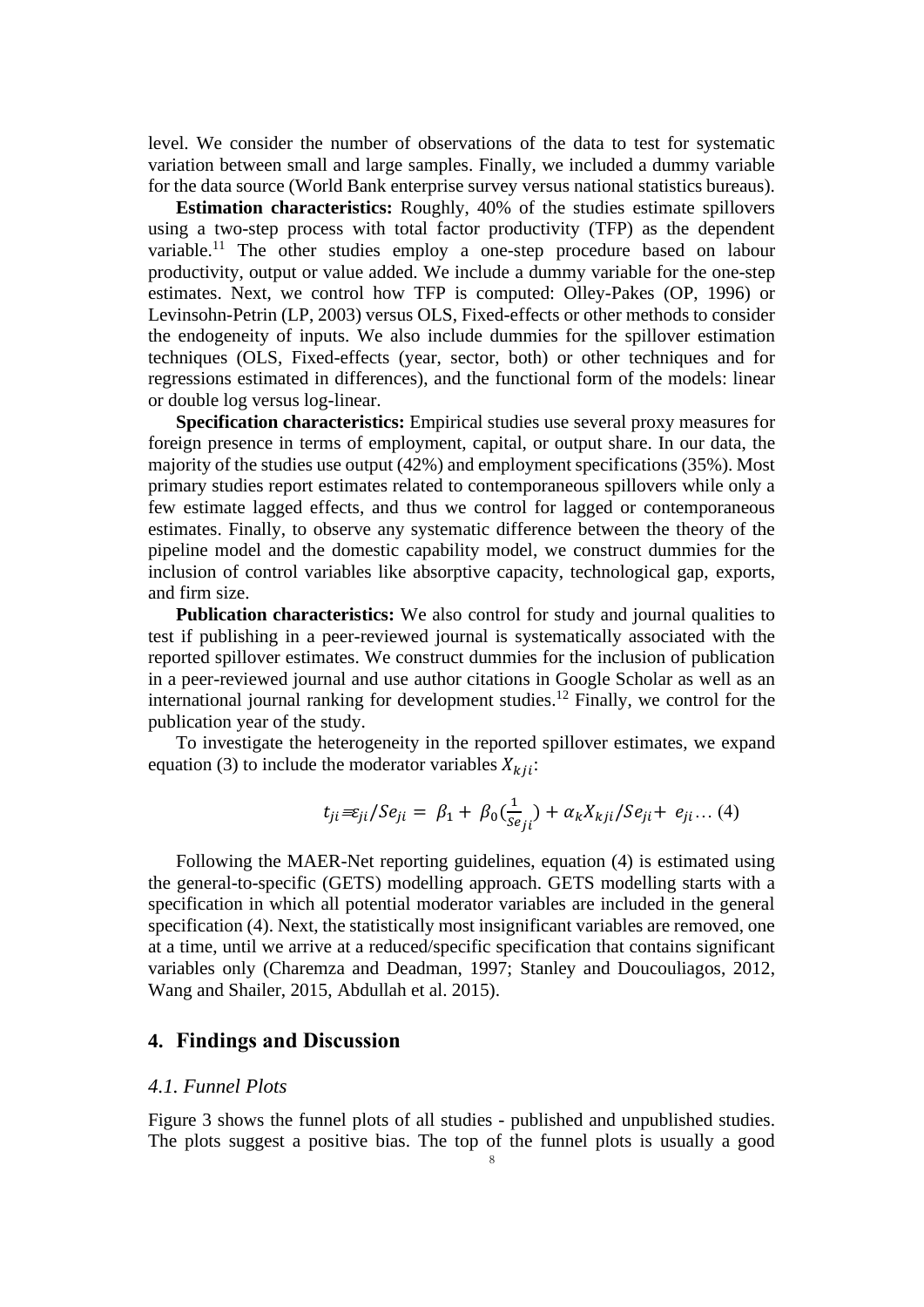approximate of the true empirical effect after due allowance for publication bias (Stanley and Doucouliagos, 2010). Consequently, according to Roberts and Stanley (2005, p.27)

"… for areas of research that contain many studies, the simplest remedy for publication bias is to average the findings from only the largest studies (say, the top 10%)."

Averaging the top 10% (123) estimates provides an average of -0.010 (standard deviation 0.191). In the absence of unbiased reporting, spillover estimates would be expected to vary randomly around this average. However, the average of all 1233 (i.e., excluding outliers) spillover estimates is 0.172: due to publication bias this average of all estimates appears to exceed the average of the most precise estimates by far and also the overall magnitude of the uncorrected weighted average (Section 3.3) is biased towards positive estimates. This kind of publication bias has clear policy implications. For instance, policymakers may expect a 1.7% increase in domestic firms' productivity from a 10-percentage-point increase in FDI. However, the top 10% estimates suggest a 0.01% decrease in productivity of domestic firms.

## <Figures 3 and 4>

In order to check for a possible additional publication bias from editors and reviewers of journals and for the sake of comparison, Figure 4 depicts peer-reviewed studies only.<sup>13</sup> In case of an additional bias, the entire distribution of the funnel plot of Figure 4 would move more to the right as compared to the funnel plot of Figure 3. The plots are heavier (Figure 3) and thinner (Figure 4), but the shape and location are comparable. The next step is to move beyond eye-o-metrics and test econometrically for the existence and size of bias.

## *4.2. FAT and PET*

To assign greater weight to more precise estimates, we apply inverse variance weights and then use sample size as alternate weights. Table 2 reports the FAT and PET. The FAT indicates the presence of bias. Specifically, when all observations are included in the specification, the preferred MEM (A1) shows positive and significant publication bias. Also when only observations from published studies in peerreviewed journals (A2) are considered, we detect positive and significant publication bias. To further check robustness we use CDA (A3 and A4) that again provides evidence of publication bias. Corroborating the funnel diagrams, the objective MRA provides clear evidence of publication bias. Columns B1-B4 report results with sample size weights corroborating the corresponding columns A1-A4 in Table  $2^{14}$ The inclusion of unpublished studies may result in inefficient parameter estimates as it increases the variance of the meta-dataset, especially if one assumes that peerreviewed studies publish more reliable findings. Estimations A2 and A4 confirm and agree with the findings on the larger sample that includes the unpublished studies.<sup>15</sup>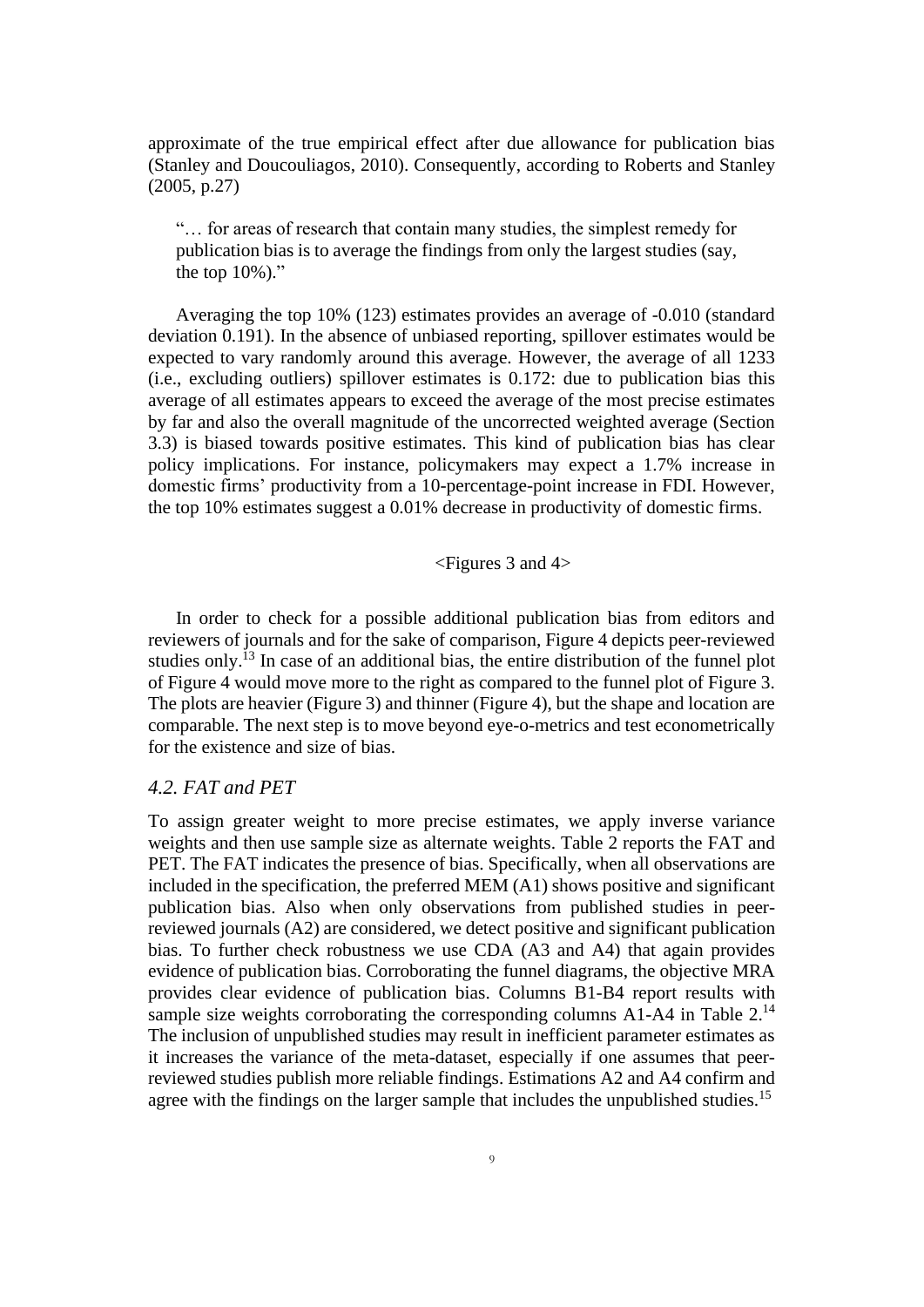The FAT in A1 versus A2 (similarly A3 versus A4) can also be used to test if journal reviewers and editors are a source of publication bias in selecting and accepting findings. In both Panel 1 and Panel 2 the magnitude of publication bias (FAT) is higher for studies published in a peer-reviewed journal compared to all studies, but this difference is not statistically significant: the primary empirical studies are unlikely to have been affected by an extra bias from journal editors and reviewers.

#### <Table 2>

The size of publication bias in A1 and A2 exceeds unity (preferred MEM): publication bias is substantial in the primary studies (for practical guidelines, see Stanley and Doucouliagos, 2012; Doucouliagos and Stanley, 2013). Publication bias is important in assessing the genuine spillover magnitude versus the uncorrected weighted average effect. In all the specifications A1-A4, the PET consistently suggests the absence of a genuine effect. So the overall uncorrected weighted spillover effect amounts to a publication (or other) bias. In this case, the size of spillover effect reported in the primary studies is likely to be substantially larger than the actual effect.

Note, however, that these findings are an average across all methods. Therefore, we need a multivariate MRA as our inferences may also depend on other potential sources of heterogeneity such as quality of the primary studies, misspecification, research design or other characteristics. Indeed, the heterogeneity across all the studies is evident by the Q-test reported under Table 2. The Q-test  $\chi^2$  distribution with n-1 degrees of freedom and 1233 observations is  $61705$  (p-value=0.000). The  $I^2$  test of heterogeneity reports that the variation in the reported spillover effect size due to sampling error is 2%. This motivates us to consider other potential sources of heterogeneity (see Section 3.4).

#### *4.3. Sources of Heterogeneity*

Table 3 presents the results of the reduced multivariate MRA using GETS modelling. During this procedure, we observed that more than half of the moderator variables included in the general MRA are not statistically significant. We also note that all moderator variables are not equally important in explaining/contributing to the potential source of heterogeneity. In doing so, we eliminate 15 moderator variables that do not appear to be important for the explanation of the heterogeneity.<sup>16</sup> Considering the general versus the specific multivariate model, a trade-off exists between on the one hand, potential multi-collinearity and loss of degrees of freedom and on the other hand, the inclusion of all moderator variables (Mekasha and Trap, 2013). Thus, following the GETS procedure, 11 variables remain statistical significant at least at 10% significance (A5). Indeed, the joint test of these 11 variables rejects the null hypothesis of a zero joint effect  $F_{(11, 1220)} = 21.57$ . To account for within study correlation, this specific model is then re-estimated using the preferred MEM model<sup>17</sup> and, for comparison and robustness check, with robust standard errors and CDA. The columns report:

• the specific model without adjusting standard errors (A5),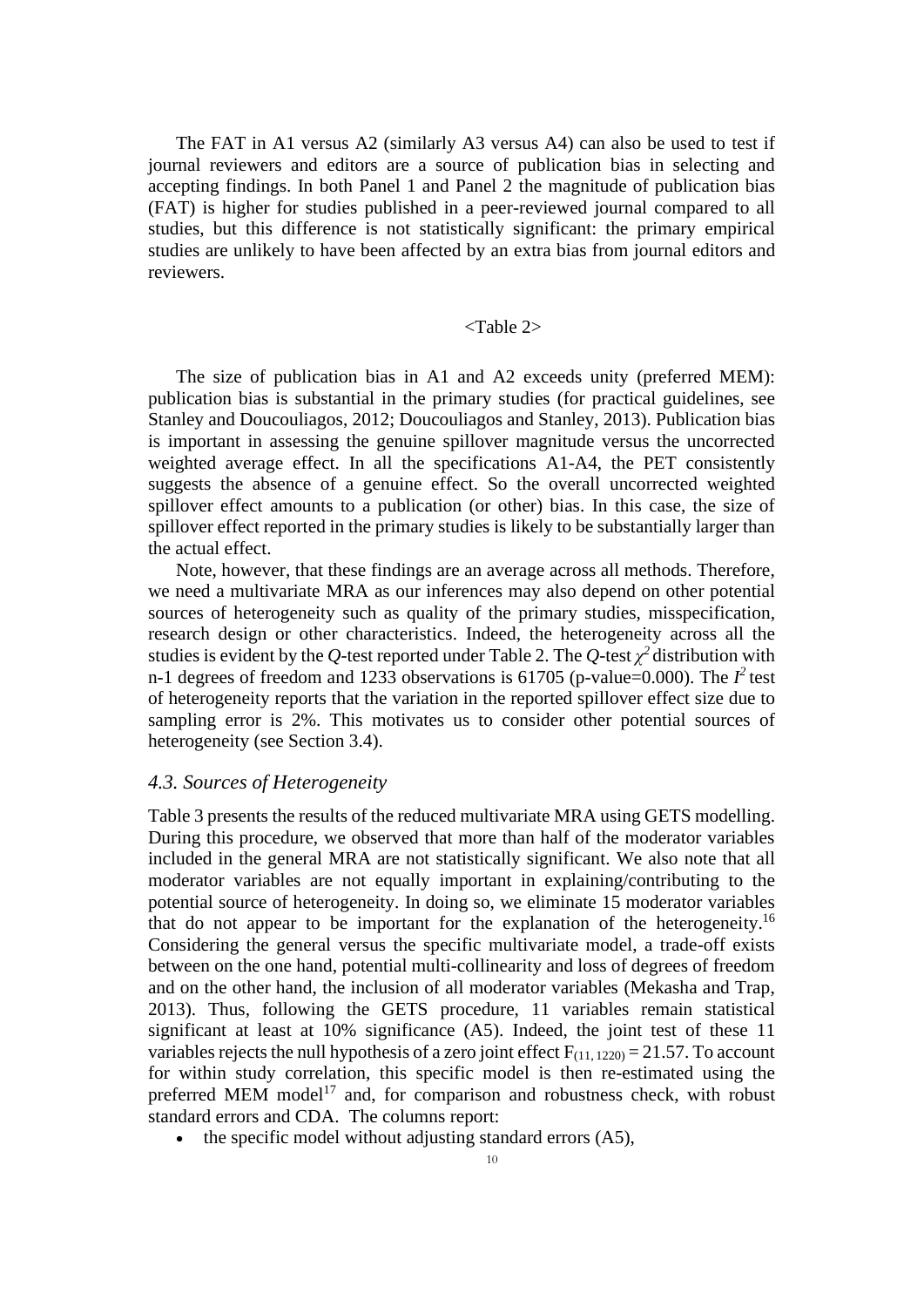- MEM model through the restricted maximum likelihood (A6 and A9),
- robust standard errors (A7) and
- clustered standard errors (A8 and A10).

All columns use inverse variance weights.

## <Table 3>

Controlling for within-study dependence, columns A6 and A8 report 10 moderator variables that potentially explain the heterogeneity in the reported spillover estimates. We find that the spillover effects in the primary studies are systematically influenced. The reported spillover effect will ceteris paribus be larger when: spillovers estimated using a two-step process, technological gap and/or lagged spillovers are not included, and the primary study is peer-reviewed. The use of longer data time span, more recent primary studies, publication in higher journal rank, estimations performed in differences and the fixed-effect estimators are associated with smaller reported spillovers.

We compare and test the robustness of the results using estimates with robust standard errors (A7) and clustered standard errors (A8) reported in Table 3. Without due allowance for data dependence, A7 reports similar result as A6 (but the statistical significance reduces for eight variables). Controlling for data dependence, A8 corroborates the findings of A6 (but statistical significance reduces for one-step estimation, fixed-effect estimators, publication in a peer-reviewed journal and scientific journal rank).

## *4.3.1. Discussion and Implications for Research Design*

On average the time span covered by the study affects the reported spillover estimates and significantly reduces their size by 0.003 per annum. This finding suggests the importance of panel data with wider time coverage (as compared to single-period cross-sections). This implies that the use of a longer data time span is an important moderator variable in research on the effect of FDI spillovers. From this perspective, the higher positive spillover estimates based on cross-sections reflect upward bias due to not controlling for unobserved time-invariant firm specific effects. Also, the larger effect from cross-section studies decreases/disappears with time.

Regarding estimation techniques, a one-step estimation of spillovers using output, labour productivity, or value added on average reports a 0.018 lower spillover effect than the two-step estimation. In light of this, given the bias towards more/higher positive spillover in the reported estimates, we prefer the use of the onestep approach. For random effects, GMM or other spillover estimators, effects on average increase by 0.028, reporting more positive spillover estimates compared to the fixed-effects regression.

Regarding the specification characteristics, the inclusion of technological levels of domestic firms and estimates of lagged spillovers appear to affect the estimates. A specification that controls for the existing technological difference between domestic and foreign firms finds lower spillover effects (on average 0.053). This supports Findlay (1978), Wang and Blomström (1992), Castellani and Zanfei (2003) and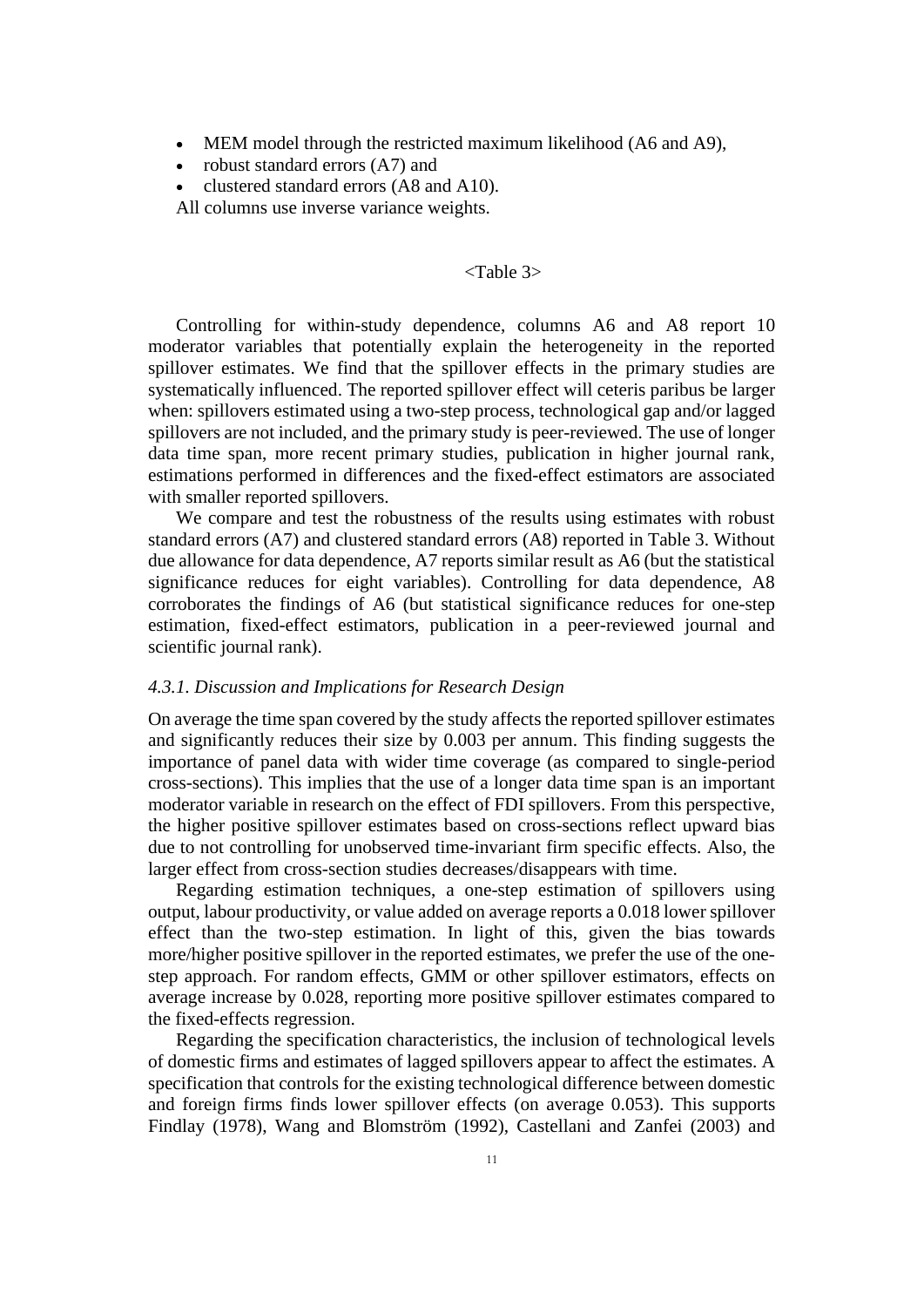Jordaan (2008a) when they argue that spillovers do not occur automatically but depend on technological heterogeneity.

The conceptual debate (see Lapan and Bardhan, 1973; Findlay, 1978; Cohen and Levinthal, 1989; Wang and Blomström, 1992) and the contrasting empirical evidence (see Kokko, 1994; Kathuria, 2001; Castellani and Zanfei, 2003; Kathuria, 2010) over how the domestic firms' technological level influences the outcome of a given spillover estimate indicates a significant opportunity for future research. It would, for example, be important to investigate how the size of the technological gap between domestic and foreign firms influences potential spillovers. The majority of the primary studies either associates high (low) absorptive capacity with low (high) technological difference or excludes these important moderator variables from the specification. We find that the technological gap is statistically significant but that the absorptive capacity is insignificant, pointing out the importance of disentangling the absorptive capacity hypothesis from the technological gap hypothesis. Indeed, both equating the absorptive capacity as the inverse of the technological gap and excluding them from the analysis, is potentially flawed.

Lastly, on publication status, peer-reviewed studies report spillover estimates that are larger (on average higher by 0.035) than unpublished studies. We also find that publication year of the study affects reported estimates, in that recent studies tend to report lower spillover estimates (on average 0.003 lower). Furthermore, a highranked journal is likely to report lower spillover estimates.

### *4.3.2. Further Robustness Checks: Bivariate and Multivariate*

A further robustness check relates to interaction variables. When econometric specifications use interaction terms, sample mean and covariance of the interacted variable are required in order to calculate an effect size.<sup>18</sup> However, in the primary empirical studies the mean and covariance of the interaction term is not always available. Rather than omitting these estimates of the primary studies, Havránek and Iršová (2011) evaluate the interaction effect of foreign presence at sample means of the interacted variables. We follow a different approach and add a binary variable in the meta-dataset (1 for estimates coming from interaction term and 0 otherwise).

#### <Table 4>

Estimates for FAT-PET *excluding* the interaction terms are reported in Table 4. Both the MEM and CDA corroborate our main findings of the corresponding FAT-PET in Table 2 despite the reduction in the number of observations and primary studies as well as statistical significance level of FAT from the  $CDA$ .<sup>19</sup> Furthermore, we deal with interaction estimates in the MRA (Table 3) by including a dummy variable for the interacted terms. A9 and A10, respectively, mimic the findings of A6 and A8, except that the number of firms from A9 is now statistically significant. We also found that the effect of including interaction terms in the primary studies from the preferred model on average is associated with higher spillovers effect.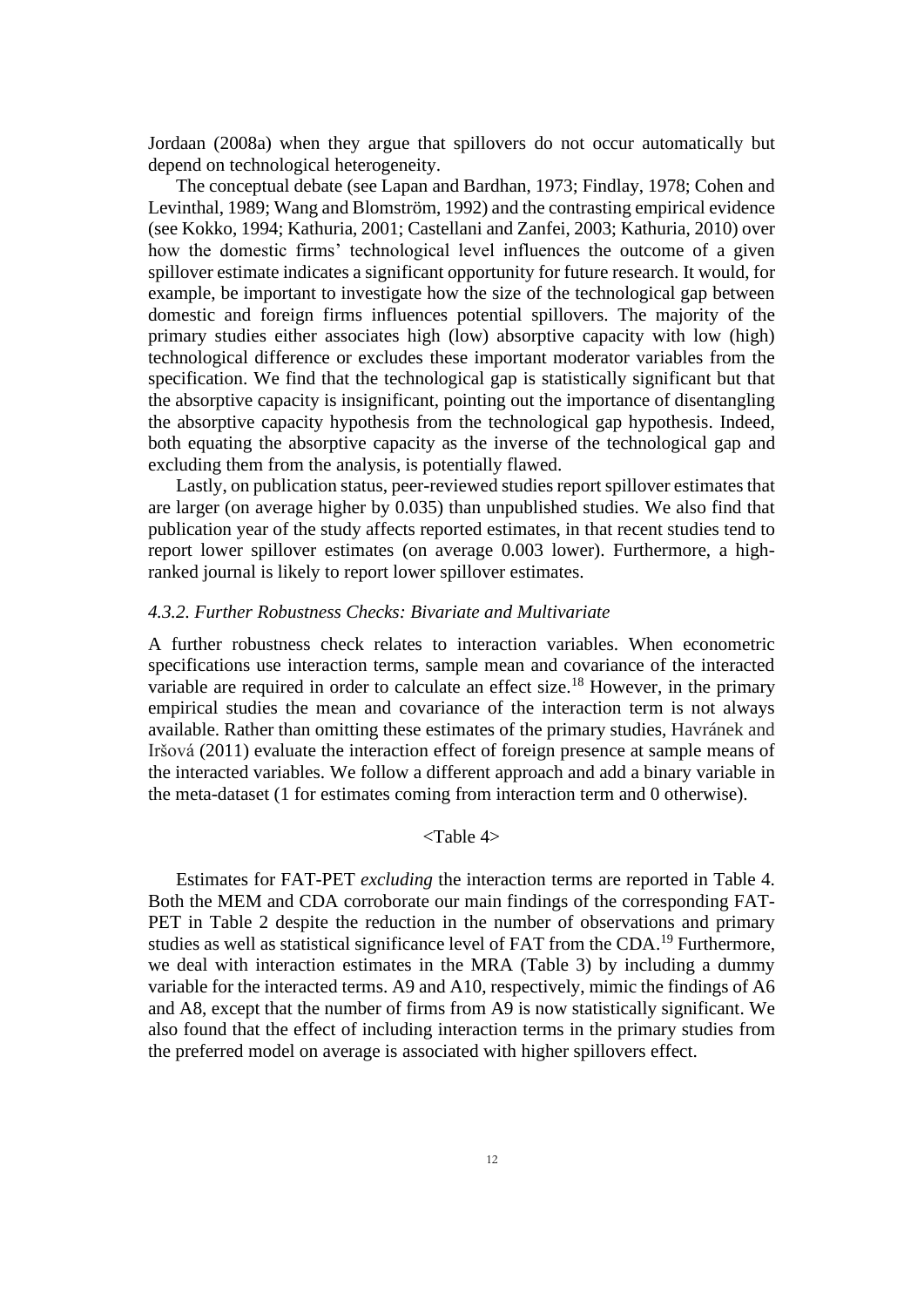## *4.4. "Best Practice" Effect*

In comparison to the PET (Section 4.2), the inclusion of moderator variables strongly impacts on the size and significance of the genuine spillover effect. This underlines the need for meta-analysts to consider potential moderator variables. However, there are many potential genuine heterogeneity effects than can be related to a single PET. We therefore follow up in order to systematically estimate the underlying genuine effect from the multivariate MRA conditional on the identified sources of heterogeneity that alleviate omitted variable bias, endogeneity problems and controls for publication bias. This analysis is labelled the "best practice" method (Havránek and Iršová, 2011; Stanley and Doucouliagos, 2012; Wang and Shailer, 2015).

First, we set all possible sources of heterogeneity equal to zero in A6 and A8. This yields a statistically significant positive spillover effect of 0.125 (*t*=5.23) and 0.127 (*t*=5.11), respectively. Next, we apply the characteristics of the study of Aitken and Harrison (1999) in order to arrive at the "best practice" estimate. We selected this study for three reasons. First, it is published in the *AER*, one of the leading economics journals with a very stringent referee procedure. Second, it is the most cited study in our dataset (3,051 citations as of August 2013). Third, they use firmlevel panel data, perform a one-step regression in differences, and their specification controls for productivity differences across industries. For these reasons this study seems to be free from model misspecification. Using the study characteristics of Aitken and Harrison (1999) the predicted effect size is 0.086 and statistically significant at the 99% confidence level. The procedure yields similar result when A8 is used: 0.085 with t=3.41. After correcting for publication bias and misspecification, the magnitude of the underlying genuine effect is about 0.09.

Conversely, as Havránek and Iršová (2011, p.240) put it, the "worst practice" is "… (a) mirror image of the best practice estimate". Studies that use industry level aggregated cross-sectional data, endogenous TFP estimation, OLS, and specifications that do not control for productivity difference across industries among others would fall in this category. This results in a significantly higher positive effect size of 0.155 (similarly 0.159 for A8), suggesting again that estimates reported in those studies are biased due to misspecification.

## *4.5. Further Investigation for Publication Bias*

The inclusion of potential sources of heterogeneity does not remove publication bias. An important issue is whether publication bias could be the result of "best practice" choices regarding research design and methods. So we ask ourselves the question: could it be that studies that comply with "best practice" characteristics have a (stronger) publication bias. We use panel data, firm-level analysis, and controlling for sector fixed-effects (recall our earlier "best practice" research design estimates).<sup>20</sup> Funnel plots using observations from such "best practice" are reported in Figure 5 and Figure 6 for all studies and peer-reviewed studies only, respectively. Figures 5 and 6 mimic the plots of the corresponding Figures 3 and 4. Leaving aside that the plots are now thinner due to substantial reduction in the number of observations, the shape and location are comparable, and therefore "best practice" choices do not appear to be associated with publication bias.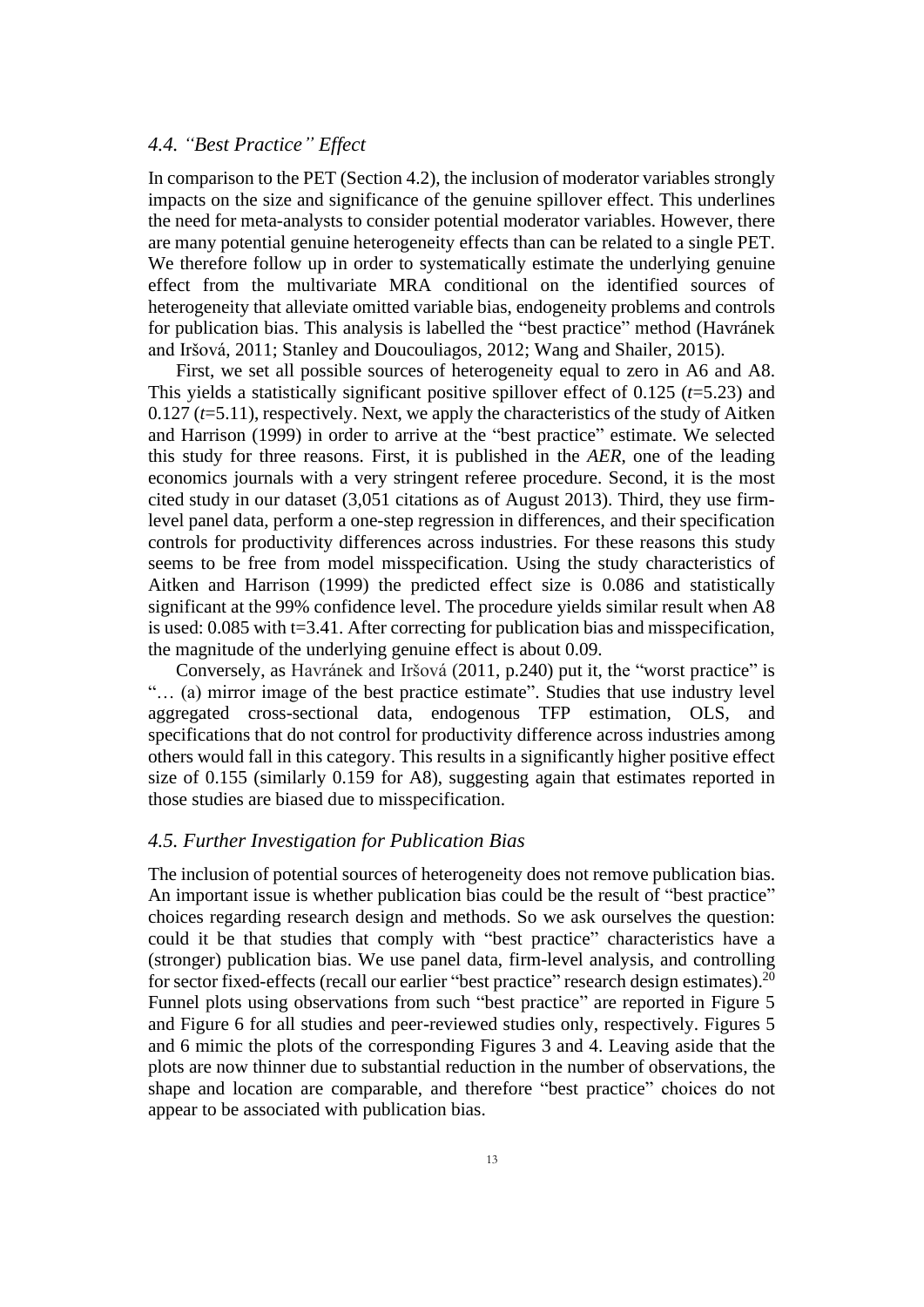Following Havránek and Iršová (2011), we also provide a more formal test by interacting the variables that define "best practice" with the estimated spillover effect's standard error.<sup>21</sup> Adding these interaction variables to our MRA specification, regression (4), we find that none of the aspects of the "best practice" are statistically significant.<sup>22</sup> We conclude that the reported spillover effects from FDI are biased towards positive and statistically significant results. However, the "best practice" approach does not appear to be causing publication bias.

#### <Figures 5 and 6>

## **5. Conclusion**

Our main aim is to analyze the intra-sector FDI spillover effect using 1,450 reported estimates from 69 primary studies by 93 researchers covering 31 developing countries published until 2013.

An important implication of this article is that the (systematic) selection of primary studies may lead to bias in a meta-analysis. Meta-analysts often involve judgment in identifying the primary studies. Thanks to our meta-analysis, we know that the selection of studies in previous meta-analyses has had an impact on the findings and led to misleading conclusions (for example the issue of publication bias and the genuine empirical effect). In this study, we try to avoid this bias by gathering all studies for developing countries. We strictly follow the MRA reporting guidelines of MAER-Net recommended by this Journal.

We found a positive and significant uncorrected weighted average spillover effect of 0.16. We investigated whether this effect is genuine or affected by publication (or other) bias using funnel plots, FAT-PET, and GETS meta-analytical approaches. In accordance with the seminal findings by Görg and Strobl (2001) and contrary to the recent studies by Iršová and Havránek (2013) and Mebratie and Bergeijk (2013), our study clearly uncovers that publication bias is a problem for this field and we establish the extent and source of the bias. Reported spillover estimates significantly overstated the true effect, but this does not appear to have been caused by either publication selection pressure from editors and reviewers of journals or authors' prior interest to follow "best practice". Unlike Iršová and Havránek (2013) who find that intra-sector spillovers are statistically indistinguishable from zero, we find that the underlying genuine spillover effect is economically important with a magnitude of 0.09, notably also after taking publication bias and misspecification of the primary studies into account. This became clear in the multivariate approach, showing the need to carefully consider moderator variables which can potentially help to explain the nature of heterogeneity in reported findings.

Primary empirical studies appear to be subjective in the choice of methodology. Application of MRA that investigates the diverse empirical findings of primary studies can help by giving useful insights for theory and stimulate "best practice" to improve research design of future primary studies. The "best practice" from the MRA methodology focuses on controlling publication bias, reducing omitted variable bias and endogeneity issues across the studies under review. Our results for the "best practice" support theories that predict a positive association of spillovers from FDI.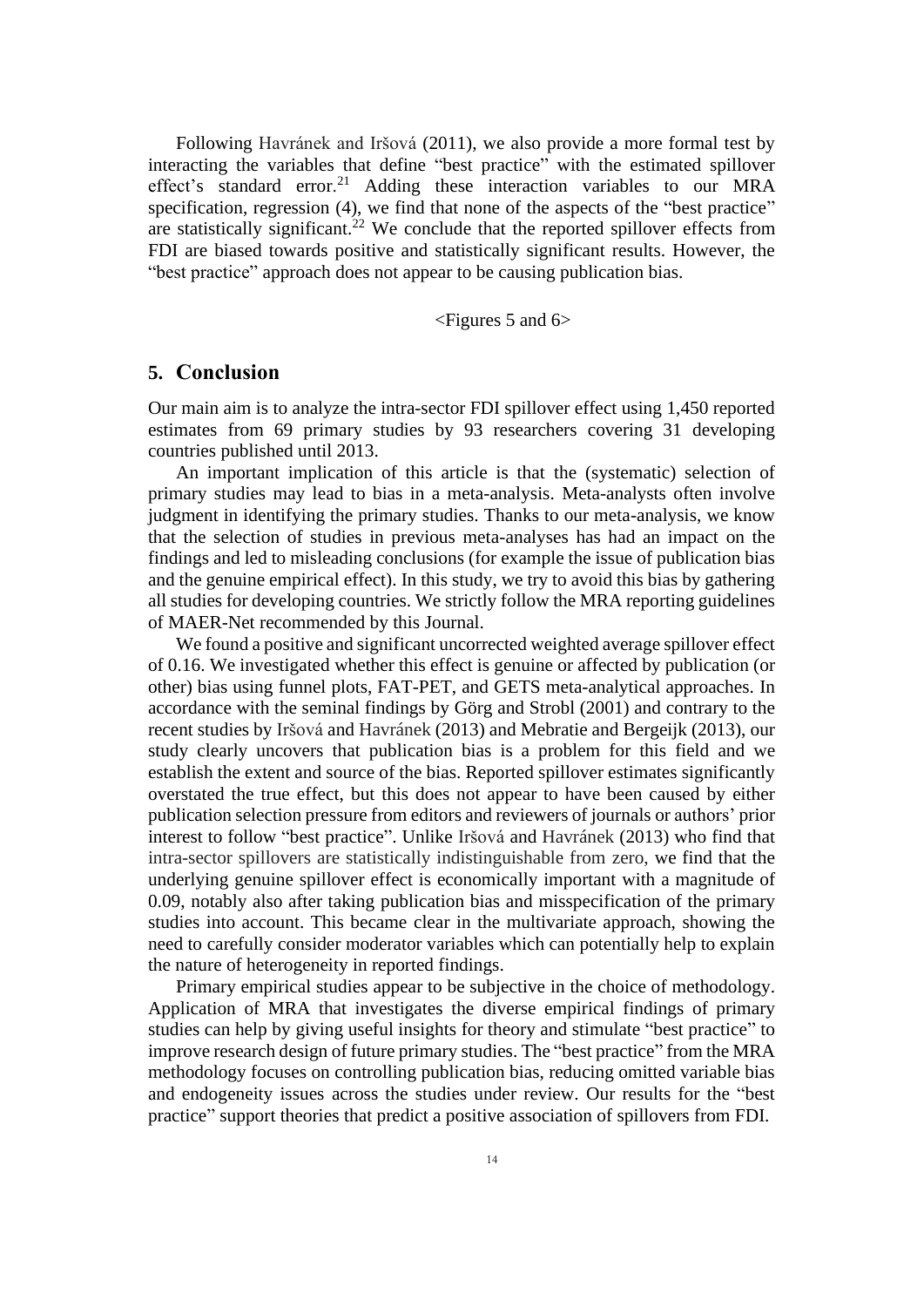Despite the robust positive underlying spillover effect, there is also substantial heterogeneity in reported spillover estimates. Spillovers' effect size and their sign depend systematically on two major sources of heterogeneity: specification choices and publication bias (but are also affected by data and estimation characteristics). Hence, we suggest that future research needs to carefully consider the selection of explanatory variables in order to avoid omitted variable bias. Indeed understanding publication bias potentially calls for researchers to consider the sources of bias towards positive spillover estimates.

With respect to the technological hypothesis versus the absorptive capacity hypothesis, it is important to disentangle these two hypotheses which may lead to different spillover estimates. Furthermore, not only from the academic point of view, but also from a policy perspective, it would be very important to separate the different transmission mechanisms under which spillovers actually take place. Our review of the empirical findings of 74 studies shows predominance of failure to identify the mechanisms underlying spillovers effect. Thus, future studies should consider not only whether spillovers occur, but also look inside the black box of how spillovers actually emerge. Importantly, empirical research efforts should also expand to cover more developing countries.

## **Acknowledgements**

Two anonymous referees, Hristos Doucouliagos, Anagaw Derseh Mebratie, Elissaios Papyrakis, Henri de Groot, Mansoob Murshed, Sara Lazzaroni, Selwyn J.V. Moons, Tomas Havránek, and Zahra Zarepour provided useful comments. The paper benefited from the discussions and comments received from the participants of the 2014 IGAD Economic conference, the 2014 MAER-Net colloquium and the 2014 German Economic Association conference. The authors would also like to thank all authors of primary studies that provided additional data and/or clarification.

## **Notes**

- 1. These are: Argentina, Bangladesh, Bolivia, Cambodia, Chile, Colombia, Ecuador, Ethiopia, Ghana, Guatemala, India, Indonesia, Kenya, Malaysia, Mexico, Morocco, Panama, Paraguay, Peru, Philippine, South Africa, Thailand, Taiwan, Tanzania, Turkey, Uganda, Uruguay, Venezuela, Vietnam, Zambia, and Zimbabwe.
- 2. Iršová and Havránek (2013) analyze 1,205 observations from 52 studies for the period 2002-2010 dealing with both developing and developed countries. The study concludes that spillover effects are insignificant and report absence of publication bias in this literature. The absence of publication bias (using a dummy variable for peer-reviewed studies) is also reported by Mebratie and Bergeijk (2013). They study 156 observations from 30 studies in developing countries and emerging markets using a random selection under the condition of one study per country for the period until 2010.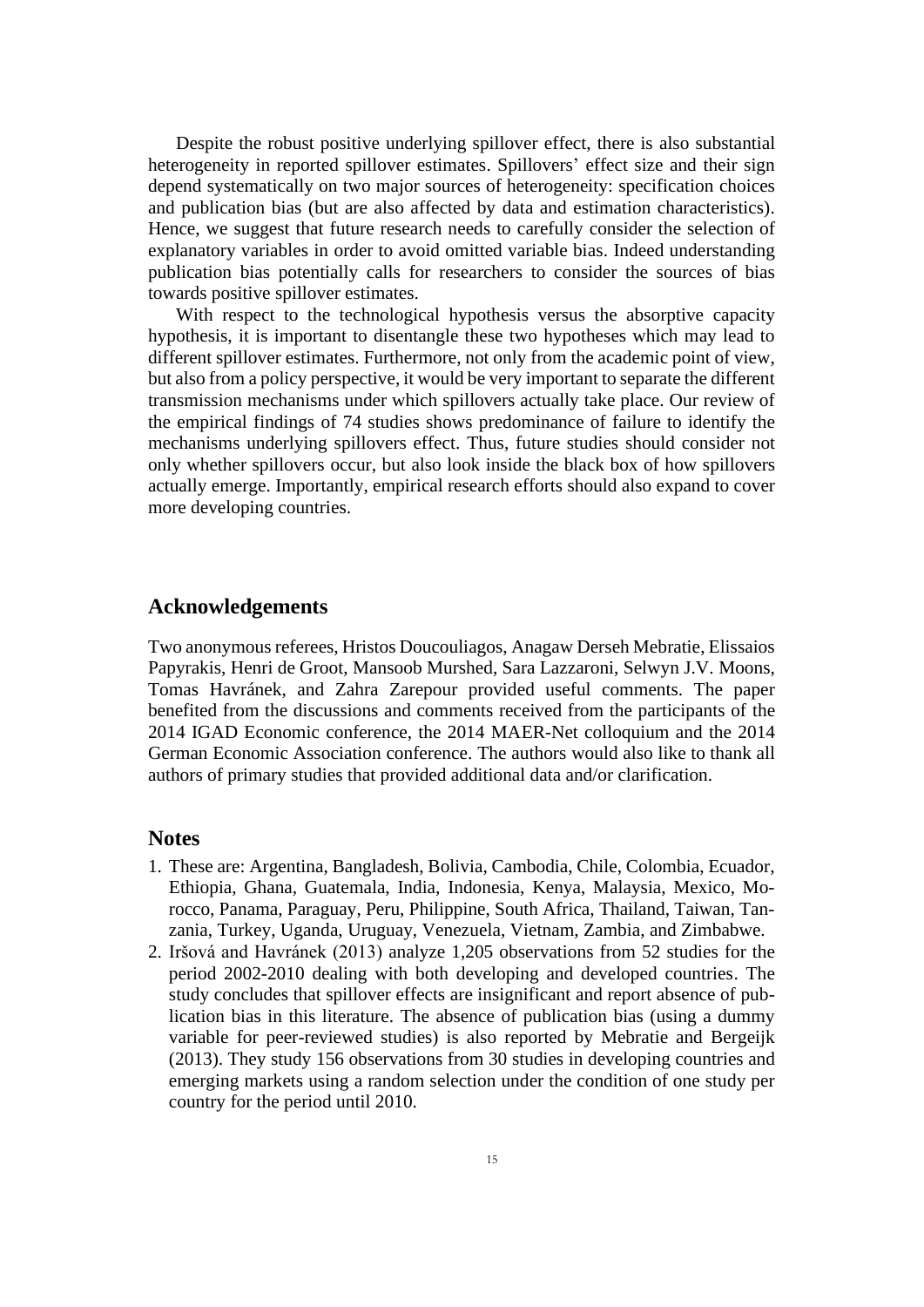- 3. The 74 primary studies we have collected all define foreign-owned firm as a firm that has at least 10% foreign ownership.
- 4. Inter-industry studies are presumed to be too dissimilar to pool sensibly with intra-sector studies (Wooster and Diebel, 2010).
- 5. Studies that examine determinants, descriptive and qualitative studies as well as papers that could not be downloaded are excluded. But first we tried to contact authors for inaccessible papers if contact info was found. For example, Sasidharan and Ramanathan (2007) is not accessible online. The study was included after communicating with the authors.
- 6. The best-set consists of one estimate that the author believes to be the key regression of the study often labelled "preferred equation", whereas the all-set is collected from all relevant estimates that may offer more observations to explain heterogeneity. The average-set is computed from the all-set estimates.
- 7. Similar approach is used by Feld and Heckemeyer (2011) and Iršová and Havránek (2013). For instance when a double-log form is used, sample mean for spillovers variable needed to convert into a semi-elasticity (i.e.,  $b/\overline{X}$ ) as in:  $\log Y_i = a + b \log X_i + u_i$
- 8. These include Blomström and Persson (1983), Kokko et al. (1996), Kokko et al. (2001), Takii (2005), and Kathuria (2010).
- 9. Mekasha and Trap (2013) re-investigated the aid-growth link based on the 68 primary studies initially meta-analyzed by Doucouliagos and Paldam (2008). In computing the magnitude of the uncorrected weighted average effect, the latter used sample size weights, whereas the former used the inverse of the variance and both result in similar results. This illustrates that the use of either weight may not matters. However, Stanley and Doucouliagos (2012) report that uncorrected weighted averages using the fixed-effects and random-effects are biased in the face of publication bias.
- 10. That is:  $t_{ji} = \beta_1 + \beta_0(\frac{1}{s_4})$  $\frac{1}{s e_{ji}}$ ) +  $\mu_{ji}$  +  $\varepsilon_{ji}$  where  $\mu_{ji}$  is study-level random-effects

and  $\mathcal{E}_{ii}$  is measurement error disturbance term.

- 11. In the first-step, authors estimate TFP, followed by a second-step estimation of spillovers effect using TFP as the dependent variable.
- 12. The national Dutch research school for development studies CERES, provides journal quality classification through the impact factor of the Institute of Scientific Information (ISI) [http://ceres.fss.uu.nl/rating-lists/rating-list/.](http://ceres.fss.uu.nl/rating-lists/rating-list/) A-journals (high quality) ranked from the top one-third cited outlets of the 2013 ISI impact factor. Thus, we create a dummy for high quality journals and use other classifications as reference.
- 13. Spillovers estimate of about less than -2 and precision of about greater than 4 appear to be outliers. Note that we already dealt with outliers in Section 3.2.
- 14. Table 2 (B1-B4) and Table 4 (B5-B8) also report the FAT-PET estimates with sample size weights. The FAT from the preferred model displays evidence of positive funnel asymmetry. The PET (meta-average corrected for publication bias) is not statistically significant. After due allowance for publication bias the meta-average of no effect cannot be rejected, with similar result regardless of either weights used.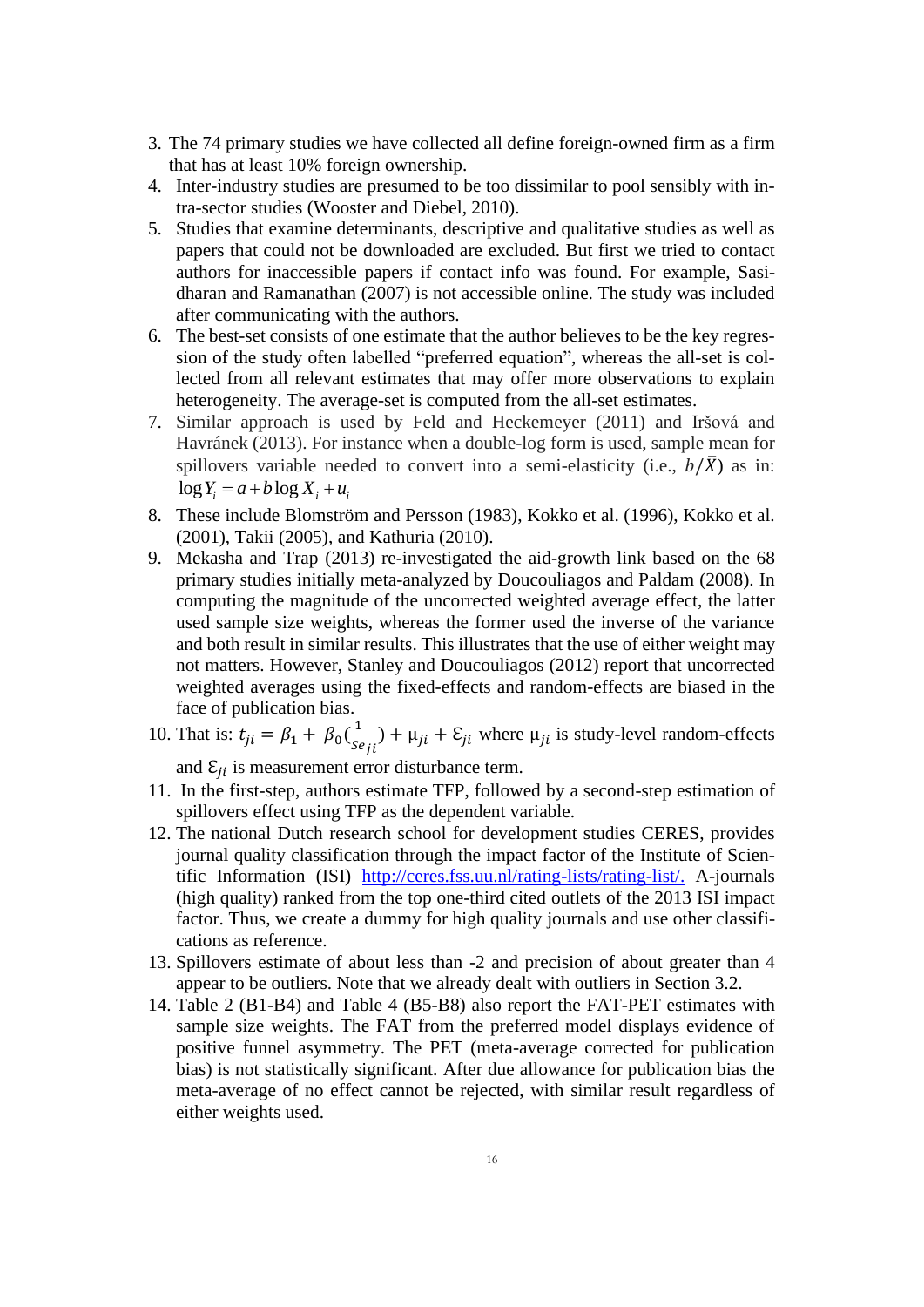- 15. Note that this leads to a significant reduction in the number of observations of the meta-dataset as well as a loss of additional information available through the full dataset. Although there is no clear cut-off value to separate high precision, we have further checked the robustness of the results by excluding high precision values from the analysis, and this yields similar results. However, high precision values must be retained as they are genuinely informative about the research literature considered (Stanley and Doucouliagos, 2012).
- 16. Insignificant moderator variables excluded from the reduced model are (ordered from least significance): all firms, exports, panel data, study citations, TFP estimated with OP or LP, data source, foreign presence in equity, firm size, absorptive capacity, linear/log-log, foreign presence in employment, balanced data, year fixed-effects, OLS and firm level data. In support of the removal of these variables, the null hypothesis of a zero joint effect cannot be rejected,  $(F_{15}, 1205) = 0.49$ (p-value 0.9483): jointly the 15 variables appear to be statistically indistinguishable from zero, and thus not contributing to the explanation of the heterogeneity.
- 17. We estimated the mixed-effects multilevel model, and thus account for both within-study and across-study variations. Robust methods in meta-analysis using the MEM model are widely employed, (see Doucouliagos and Laroche, 2009; Doucouliagos and Stanley, 2009; Havránek, 2010; Havránek and Iršová, 2011). In the case of the FDI-spillovers, the result from the MEM is very similar to the CDA findings. In our view it remains an issue for future research whether the CDA version or the MEM better reflects meta-analysis of the literature in question.
- 18. When the regression specification includes interaction of the spillover variables and other control variables (typically, technological gap and/or absorptive capacity) as in the following equation:

$$
\log Y_i = a + bX_i + cX_i * Z_i + dZ_i + \dots + \varepsilon_i
$$
  
the effect size (e) and the standard error (Se):

$$
e = 100(b + c\overline{X}) \qquad S_e = 100\sqrt{var(b) + 4\overline{X_i \cdot Z_i}} \, var(c) + 4\overline{X_i} cov(b, c)
$$

- 19. We thank an anonymous referee for this valuable observation.
- 20. We cannot apply all elements of the "best practice" because too few estimates would remain for analysis (Havránek and Iršová, 2011, chose a similar approach).
- 21. We have interacted with and tested the time span of the data, publication status, specifications for sector fixed-effect, one-step estimations in differences and specifications that control technological level.
- 22. Indeed, the joint test of these interaction variables reveals that the null hypothesis of a zero effect cannot be rejected (p-value of 0.5643).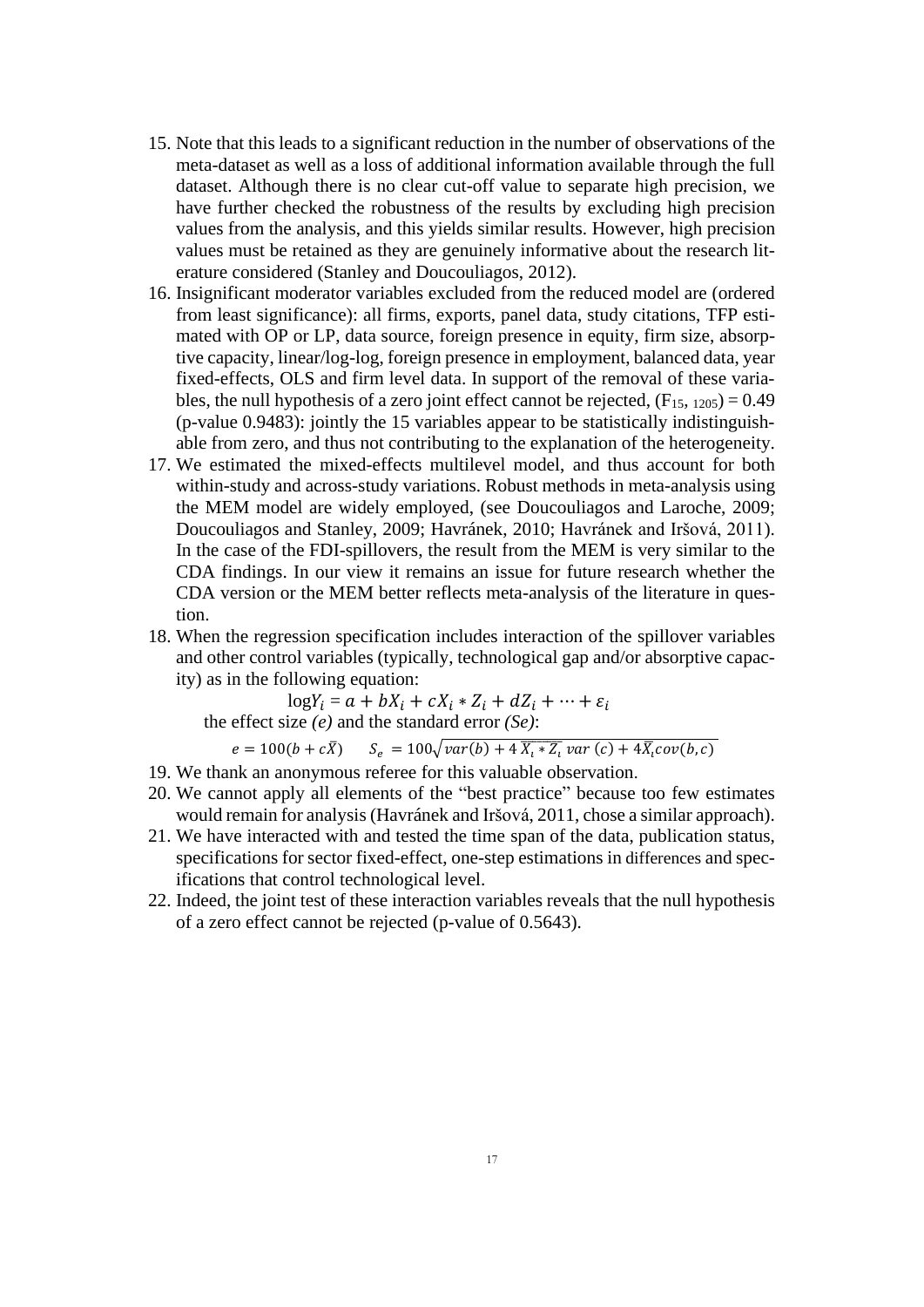## **References**

(Primary studies in the meta-analysis dataset are marked by \*)

- Abdullah, A., H. Doucouliagos and E. Manning (2015) Does education reduce income inequality? A meta‐regression analysis, *Journal of Economic Surveys, 29*(2), 301-316.
- Adams, D.C., J. Gurevitch and M.S. Rosenberg (1997) Resampling tests for meta-analysis of ecological data, *Ecology*, *78*(4), 1277-1283.
- Aitken, B.J. and A.E. Harrison (1999) Do domestic firms benefit from direct foreign investment? Evidence from Venezuela, *American Economic Review*, *89*(3), 605-618.\*
- Albornoz, F. and M. Kugler (2008) Exporting spillovers: firm-level evidence from Argentina, *Laurier Business and Economics Department of Economics WP Series*, 2008-  $02.*$
- Aldaba, R.M. and F.T. Aldaba (2012) Does FDI have positive spillover effects? The case of the Philippine manufacturing industry, *ARTNeT Conference on Empirical and Policy Issues of Integration in Asia and the Pacific*.\*
- Aslanoğlu, E. (2000) Spillover effects of foreign direct investments on Turkish manufacturing industry*, Journal of International Development, 12*(8): 1111-1130.\*
- Bateman, I.J. and A.P. Jones (2003) Contrasting conventional with multi-level modelling approaches to meta-analysis: expectation consistency in UK woodland recreation values, *Land Economics*, *79*(2), 235-258.
- Björk, I (2005) Spillover effects of FDI in the manufacturing sector in Chile, *School of economics and management, Lund University, Master thesis*.\*
- Blalock, G. and P.J. Gertler (2008) Welfare gains from foreign direct investment through technology transfer to local suppliers, *Journal of International Economics,74*(2), 402- 421.\*
- Blalock, G. and P.J. Gertler (2009) How firm capabilities affect who benefits from foreign technology, *Journal of Development Economics, 90*(2), 192-199.\*
- Blalock, G. and D.H. Simon (2009) Do all firms benefit equally from downstream FDI and quest; The moderating effect of local suppliers' capabilities on productivity gains, *Journal of International Business Studies, 40*(7), 1095-1112.\*
- Blomström, M. and H. Persson (1983) Foreign Investment and Spillover Efficiency in an Underdeveloped Economy: Evidence from the Mexican Manufacturing Industry*, World Development, 11*(6): 493-501.
- Blomström, M. (1986) Foreign investment and productive efficiency: the case of Mexico, *The Journal of Industrial Economics, 35*(1), 97-110.\*
- Blomström, M. and F. Sjöholm (1999) Technology transfer and spillovers: does local participation with multinationals Matter? *European Economic Review, 43*(4), 915-923.\*
- Blomström, M. and E.N. Wolff (1994) Multinational corporations and productivity convergence in Mexico, *National Bureau of Economic Research, WP No. 3141*.\*
- Blyde, J., M. Kugler and E. Stein (2004) Exporting vs. Outsourcing by MNC subsidiaries: which determines FDI spillovers? *Discussion papers in economics and econometricsuniversity of Southampton.*\*
- Bouoiyour, J. and A. Akhawayn (2003) Labour productivity, technological gap and spillovers: evidence from Moroccan manufacturing industries*, WPCATT, University of Pau*.\*
- Bwalya, S.M. (2006) Foreign direct investment and technology spillovers: evidence from panel data analysis of manufacturing firms in Zambia*, Journal of Development Economics, 81*(2), 514-526.\*
- Castellani, D. and A. Zanfei (2003) Technology gaps, absorptive capacity and the impact of inward investments on productivity of European firms, *Economics of Innovation and New Technology, 12*(6):555–76.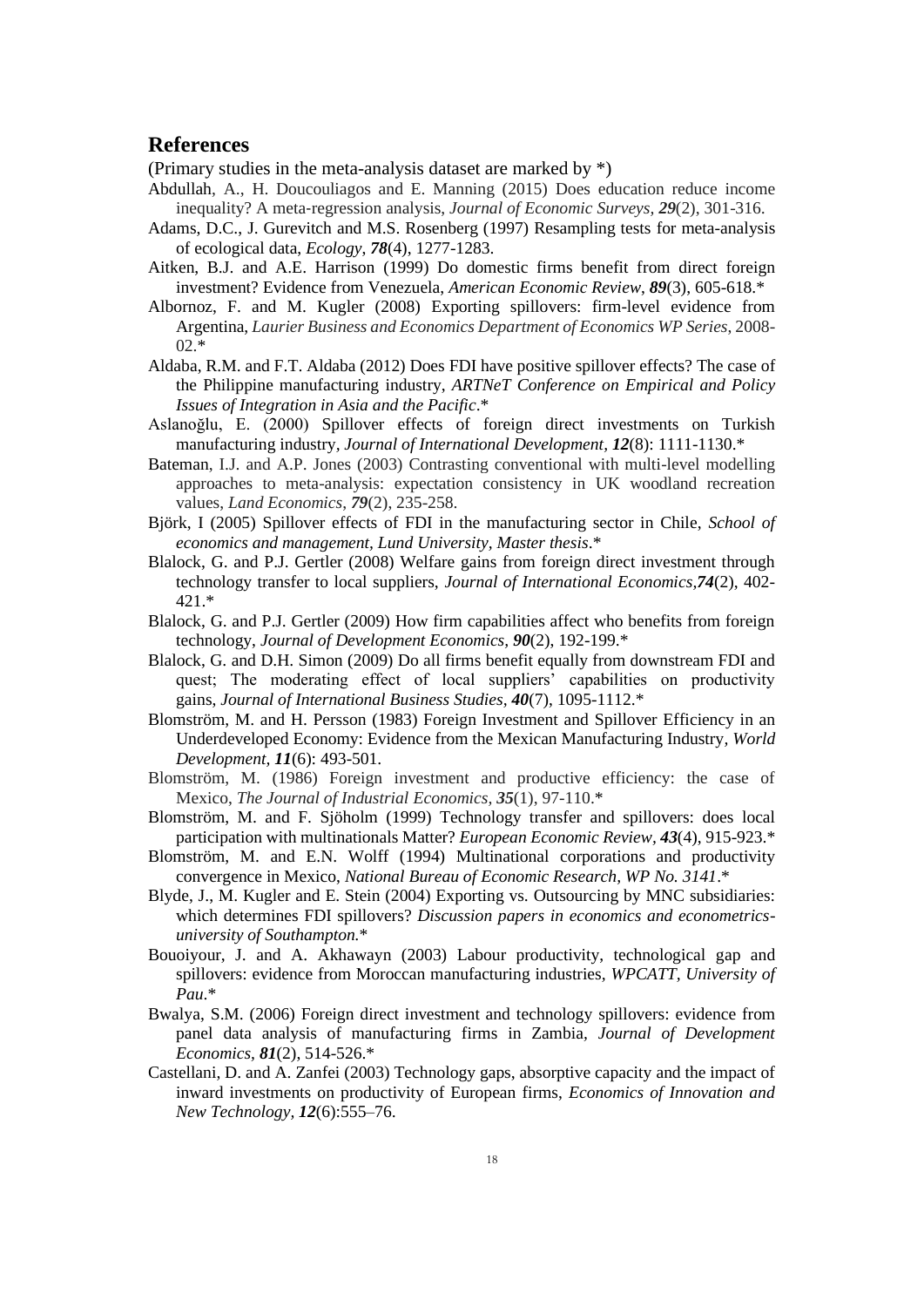- Castro, L. (2012) Does licensing induce technological spillovers to domestic firms? *University of Colorado at Boulder, Economics Department Paper*.\*
- Cheng, S. (2011) Foreign direct investment and productivity spillovers: empirical evidence from Cambodia. *Economics Bulletin*, *32*(3), 2015-2025.\*
- Charemza, W. and D. Deadman (1997) *New directions in econometric practice*, Edward Elgar: Cheltenham.
- Chuang, Y.C. and C.M. Lin (1999) Foreign direct investment, R&D and spillover efficiency: evidence from Taiwan's manufacturing firms, *The Journal of Development Studies*, *35*(4), 117-137.\*
- Chudnovsky, D., A. Lopez and G. Rossi (2008) Foreign direct investment spillovers and the absorptive capabilities of domestic firms in the Argentine manufacturing sector, *Journal of Development Studies, 44*(5), 645-677.\*
- Cohen, W. and D. Levinthal (1989) Innovation and learning: the two faces of R&D, *Economic Journal*, **99**, 569–596.
- Copper, H.M. and L.V. Hedges (Eds.) (1994) *Handbook of research synthesis*, Russell Sage: New York.
- Crespo, N. and M.P. Fontoura (2007) Determinant factors of FDI spillovers–what do we really know? *World development*, *35*(3), 410-425.
- Cuyvers, L., R. Soeng, J. Plasmans and D. van den Bulcke (2008) Productivity spillovers from foreign direct investment in the Cambodian manufacturing sector: evidence from establishment-level data, *University of Antwerp, Faculty of Applied Economics*.\*
- Demena, B.A. (2015) Publication bias in FDI spillovers in developing countries: a metaregression analysis, *Applied Economics Letters*, *22*(14), 1170-1174
- Disdier, A.C. and K. Head (2008) The puzzling persistence of the distance effect on bilateral trade, *The Review of Economics and Statistics*, *90*(1), 37-48.
- Doucouliagos, H. and M. Paldam (2008) Aid effectiveness on growth: a meta study, *European journal of political economy*, *24*(1), 1-24.
- Doucouliagos, H. and P. Laroche (2009) Unions and Profits: a meta‐regression analysis, *Industrial relations: a journal of economy and society*, *48*(1), 146-184.
- Doucouliagos, H. and T.D. Stanley (2009) Publication selection bias in minimum‐wage research? A meta‐regression analysis, *British Journal of Industrial Relations*, *47*(2), 406-428.
- Doucouliagos, C. and T.D. Stanley (2013) Are all economic facts greatly exaggerated? Theory competition and selectivity, Journal *of economic surveys, 27*(2)*,* 316-339.
- Erdogan, A.I. (2011) Foreign direct investment and productivity spillovers: evidence from Turkey, *Journal of Applied Finance and Banking*, *1*(4), 185-199.\*
- Fan, E.X. (2002) Technological spillovers from foreign direct investment—A survey, *Asian Development Review, 20*(1), 34–56.
- Feinberg, S.E. and S.K. Majumdar (2001) Technology spillovers from foreign direct investment in the Indian pharmaceutical industry*, Journal of International Business Studies, 32*(3): 421-437.\*
- Feld, L.P. and J.H. Heckemeyer (2011) FDI and Taxation: a meta‐study, *Journal of economic surveys*, *25*(2), 233-272.
- Findlay R. (1978) Relative backwardness, DFI, and the transfer of technology: a simple dynamic model, *Quarterly Journal of Economics*, **92**, 1-16.
- Gachino, G.G. (2006) Foreign direct investment and firm level productivity in Kenyan manufacturing: a panel data analysis, *United Nations University, Maastricht Economic and social Research and training centre on Innovation and Technology.*\*
- Görg, H. and E.A. Strobl (2001) Multinational companies and productivity spillovers: a meta-analysis, *The Economic Journal, 111*(475), 723-739.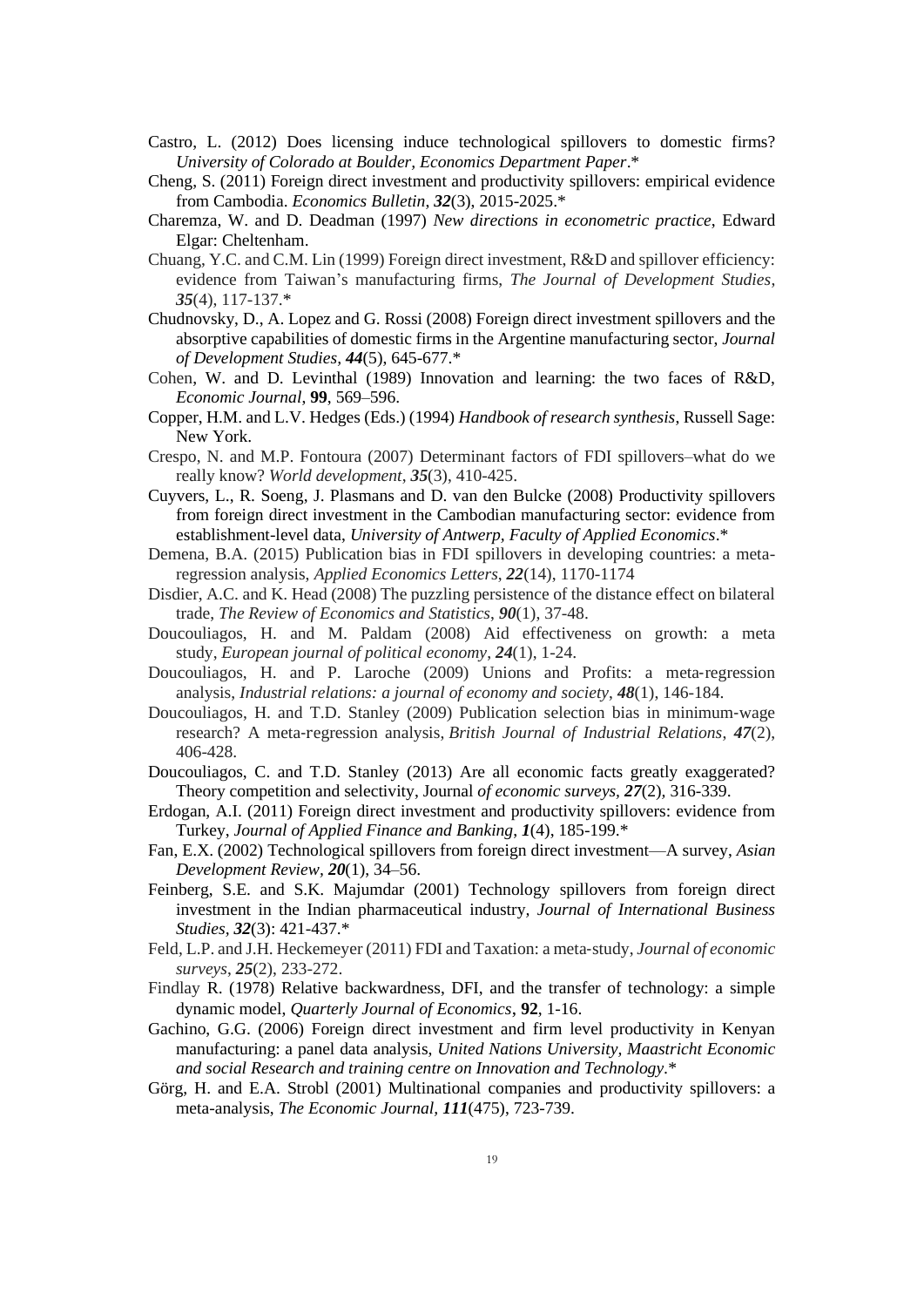- Gujarati, D.N. and D.C. Porter (2009) *Basic Econometrics*, Fifth Edition, New York: McGraw Hill.
- Haddad, M. and A. Harrison (1993) Are there positive spillovers from direct foreign investment? Evidence from panel data for Morocco*, Journal of Development Economics, 42*(1): 51-74.\*
- Hadi, A.S. (1994) A modification of a method for the detection of outliers in multivariate samples, *Journal of the Royal Statistical Society*, *56*, 393-396.
- Hamida, L.B. (2013) Are there regional spillovers from FDI in the Swiss manufacturing industry? *International Business Review*, *22*(4), 754-769.
- Havránek, T. (2010) Rose effect and the euro: is the magic gone? *Review of World Economics*, *146*(2), 241-261.
- Havránek, T. and Z. Iršová (2011) Estimating vertical spillovers from FDI: why results vary and what the true effect is, *Journal of International Economics*, *85*(2), 234-244.
- Henning, H. (2013) Firm-level productivity spillovers from FDI in Latin American countries, *IEE Institute of Development Research and Development Policy, WP No. 196*.\*
- Hunter, J.E. and F.L. Schmidt (eds.) (2004) *Methods of Meta-Analysis: correcting error and bias in research findings,* Sage: London*.*
- Iršová, Z. and T. Havránek (2013) Determinants of horizontal spillovers from FDI: evidence from a large meta-analysis, *World Development*, *42*, 1-15.
- Javorcik, B.S. (2004) Does foreign direct investment increase the productivity of domestic firms? In search of spillovers through backward linkages, *The American Economic Review*, *94*(3), 605-627.
- Jordaan, J.A. (2005) Determinants of FDI-induced externalities: new empirical evidence for Mexican manufacturing industries*, World Development, 33*(12): 2103-2118.\*
- Jordaan, J.A. (2008a) Intra-and inter-industry externalities from foreign direct investment in the Mexican manufacturing sector: new evidence from Mexican regions, *World Development*, *36*(12), 2838-2854.\*
- Jordaan, J.A. (2008b) Regional foreign participation and externalities: new empirical evidence from Mexican regions*, Environment and planning, 40*(12): 2948-2969.\*
- Jordaan, J.A. (2011) Cross-sectional estimation of FDI spillovers when FDI is endogenous: OLS and IV estimates for Mexican manufacturing industries, *Applied Economics, 43*(19), 2451-2463.\*
- Jordaan, J.A. (2012) *Foreign Direct Investment, Agglomeration and Externalities: Empirical Evidence from Mexican Manufacturing Industries*, Ashgate: Cheltenham.
- Kathuria, V. (2000) Productivity spillovers from technology transfer to Indian manufacturing firms, *Journal of International Development*, *12*(3), 343-369.\*

Kathuria, V. (2001) Foreign firms, technology transfer and knowledge spillovers to Indian manufacturing firms: a stochastic frontier analysis, *Applied Economics*, *33*(5), 625-642.\*

- Kathuria, V. (2002) Liberalisation, FDI, and productivity spillovers: an analysis of Indian manufacturing firms*, Oxford Economic Papers, 54*(4), 688-718.\*
- Kathuria, V. (2010) Does the technology gap influence spillovers? A post-liberalization analysis of Indian manufacturing industries, *Oxford Development Studies*, *38*(2), 145- 170.
- Kee, H.L. (2005) Foreign ownership and firm productivity in Bangladesh garment sector*, Research WP,* The World Bank, Washington DC.\*
- Kee, H.L. (2013) Local intermediate inputs and the shared supplier spillovers of foreign direct investment, Policy *Research WP,* The World Bank, Washington DC.\*
- Khalifah, N.A. and R. Adam (2009) Productivity spillovers from FDI in Malaysian manufacturing: evidence from micro‐panel data, *Asian Economic Journal*, *23*(2), 143- 167.\*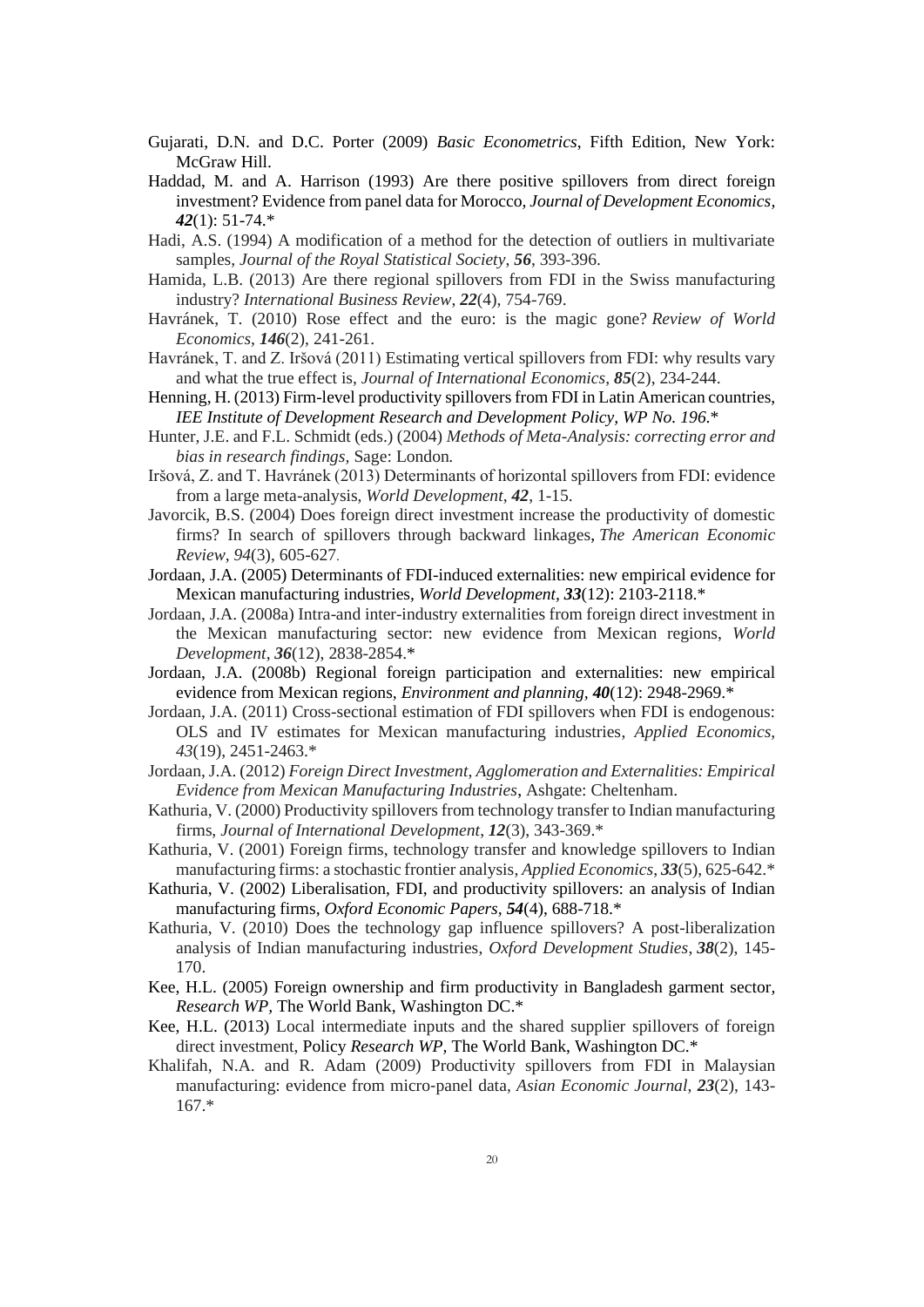- Khawar, M. (2003) Productivity and foreign direct investment: evidence from Mexico*, Journal of Economic Studies, 30*(1): 66-76.\*
- Kinuthia, B.K. (2013) Reversed fortunes in the south: a comparison of the role of FDI in industrial development in Kenya and Malaysia, *African Studies Centre, Leiden*.\*
- Kohpaiboon, A. (2006) Foreign direct investment and technology spillover: A cross-industry analysis of Thai manufacturing, *World Development*, *34*(3), 541-556.\*
- Kokko, A. (1994) Technology, market characteristics, and spillovers*, Journal of Development Economics, 43*(2), 279-293.\*
- Kokko, A. (1996) Productivity spillovers from competition between local firms and foreign affiliates, *Journal of international development*, *8*(4), 517-530.\*
- Kosteas, V.D. (2008) Foreign direct investment and productivity spillovers: a quantile analysis, *International Economic Journal*, *22*(1), 25-41.\*
- Köymen, S. and S. Sayek (2009) The role of human capital in productivity spillovers from FDI: an empirical analysis on Turkish manufacturing firms. *Workshop paper.* ESRC– ITU and University of Nottingham.\*
- Lapan, H. and P. Bardhan (1973) Localised technical progress and the transfer of technology and economic development, *Journal of Economic Theory*, **6**, 585–595.
- Le, H.Q. and R. Pomfret (2011) Technology spillovers from foreign direct investment in Vietnam: horizontal or vertical spillovers? *Journal of the Asia Pacific Economy*, *16*(2), 183-201.\*
- López-Córdova, J.E. (2002) NAFTA and Mexico's manufacturing productivity: An empirical investigation using micro-level data, *Inter-American Development Bank, Washington, DC*.\*
- Managi, S. and S.M. Bwalya (2010) Foreign direct investment and technology spillovers in sub-Saharan Africa, *Applied Economics Letters*, *17*(6), 605-608.\*
- Marin, A. and M. Bell (2006) Technology spillovers from foreign direct investment: The active role of MNC subsidiaries in Argentina in the 1990s*, The Journal of Development Studies, 42*(4): 678-697.\*
- Marin, A. and S. Sasidharan (2010) Heterogeneous MNC subsidiaries and technological spillovers: explaining positive and negative effects in India, *Research Policy, 39*(9), 1227-1241.\*
- Mebratie, A.D. and P.A.G. van Bergeijk (2013) Firm heterogeneity and development: a meta-analysis of FDI productivity spillovers, *The Journal of International Trade and Economic Development*, *22*(1), 53-74.
- Mebratie, A.D. and A.S. Bedi (2013) Foreign direct investment, black economic empowerment and labour productivity in South Africa*, The Journal of International Trade and Economic Development*, *22*(1), 103-128.\*
- Mekasha T.J. and F. Trap (2013) Aid and Growth: what meta-analysis reveals, *The Journal of Development Studies, 49*(4), 564-583.
- Melese, M. and A. Waldkirch (2011) Foreign participation, productivity and transition in a least developed country: firm-level evidence, *Colby College, Department of Economics, Waterville*.\*
- Meyer, K.E. and E. Sinani (2009) When and where does foreign direct investment generate positive spillovers and quest; a meta-analysis, *Journal of International Business Studies*, *40*(7), 1075-1094.
- Na-Allah, A. and M. Muchie (2009) A firm-level analysis of technological externality of foreign direct investment in South Africa, *African Journal of Science, Technology, Innovation and Development*, *1*(1), 76-102.\*
- Narula, R. and A. Marin (2003) FDI spillovers, absorptive capacities and human capital development: evidence from Argentina, *Maastricht Economic Research Institute on Innovation and Technology.*\*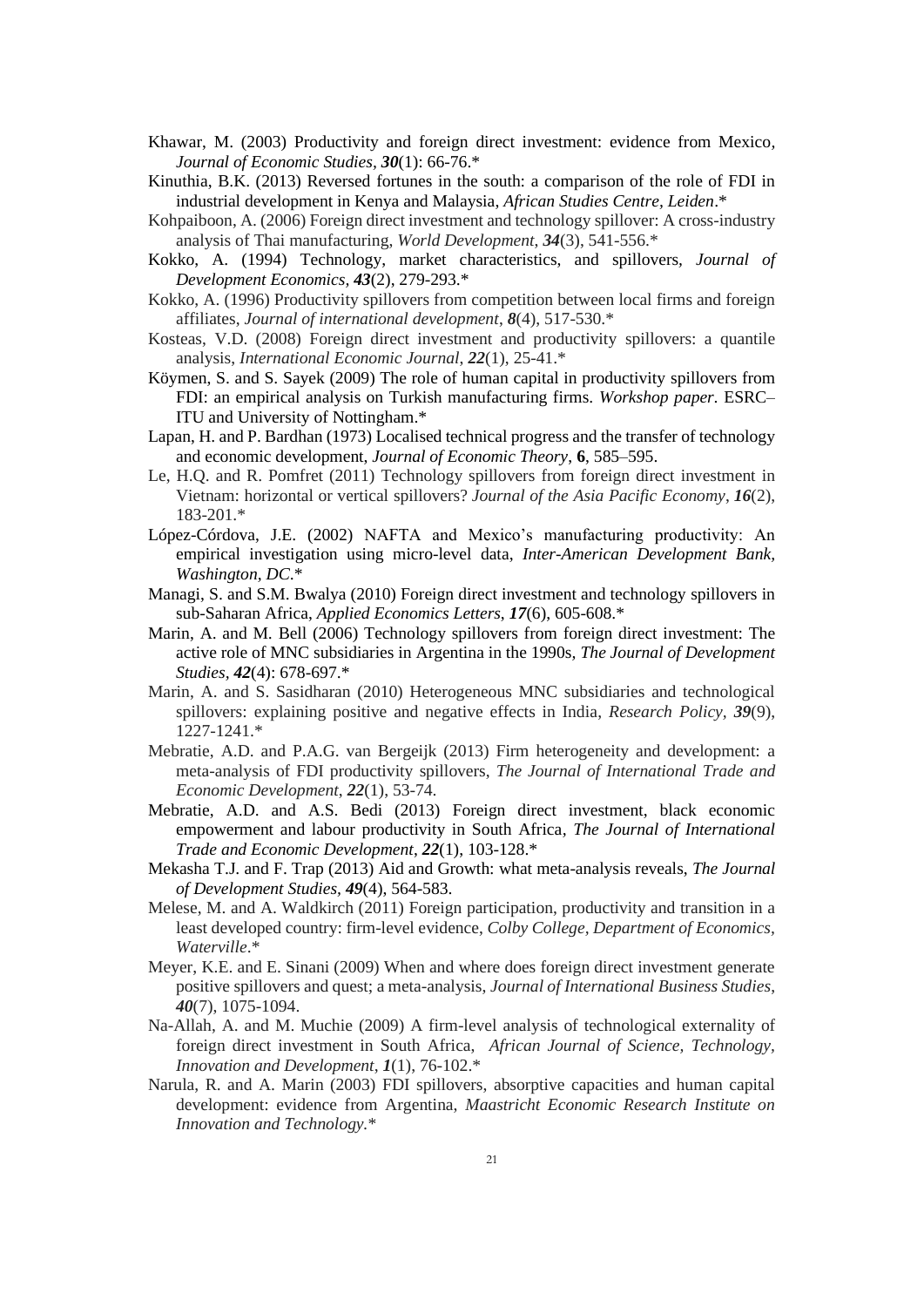- Nelson, J., and P. Kennedy (2009) The use (and abuse) of meta-analysis in environmental and natural resource economics: an assessment, *Environmental and Resource Economics*, *42*(3), 345–377.
- Nguyen, L. (2008) Productivity spillovers from foreign direct investment: evidence from Vietnamese firm data, *SSRN 1101203*.\*
- Nguyen, C.D., G. Simpson, D. Saal, A.N. Nguyen and N.Q. Pham (2008) FDI horizontal and vertical effects on local firm technical efficiency*, Development and Policies Research Center WP,* Hanoi*.*\*
- Nguyen, A.N., N. Thang, L.D. Trung, N.Q. Pham, C.D. Nguyen and N.D. Nguyen, (2008) Foreign direct investment in Vietnam: Is there any evidence of technological spillover effects, *Development and Policies Research Center WP 18* Hanoi*.*\*
- Okot, N. (2013) Are there productivity spillovers from foreign direct investment in Uganda? Evidence from firm level panel data, *UNU-WIDER WP*.\*
- Rattsø, J. and H.E. Stokke (2003) Learning and foreign technology spillovers in Thailand: empirical evidence on productivity dynamics*, Nordic Journal of Political Economy, 29*(1), 47-66.\*
- Roberts, C. and T.D. Stanley (2005) *Meta-regression analysis: issues of publication bias in economics*, Wiley-Blackwell: London.
- Rutaihwa, J. (2013) FDI spillovers in Tanzania's manufacturing sector, *UNU-WIDER WP*.\*
- Salim, R.A. and H. Bloch (2009) Does foreign direct investment lead to productivity spillovers? Firm level evidence from Indonesia, *World Development*, *37*(12), 1861- 1876.\*
- Sarkar, S. and Y.C. Lai (2009) Foreign direct investment, spillovers and output dispersion: the case of India, *International Journal of Information and Management Sciences*, *20*(4), 491-503.\*
- Sasidharan, S. and A. Ramanathan (2007) Foreign direct investment and spillovers: evidence from Indian manufacturing, *International Journal of Trade and Global Markets*, *1*(1), 5- 22.\*
- Schulze, R. (2004) *Meta-Analysis: a comparison of approaches*, Hogrefe and Huber: Göttingen.
- Sjöholm, F. (1999a) Technology gap, competition and spillovers from direct foreign investment: evidence from establishment data*, Journal of Development Studies 36*(1), 53-73.\*
- Sjöholm, F. (1999b) Productivity growth in Indonesia: the role of regional characteristics and direct foreign investment*, Economic Development and Cultural Change, 47*(3), 559- 584.\*
- Stanley, T. D. (2001) Wheat from chaff: meta-analysis as quantitative literature review, *The Journal of Economic Perspectives*, *15*(3), 131-150.
- Stanley, T.D. (2005) Beyond publication bias, *Journal of Economic Surveys*, *19*(3), 309-345.
- Stanley, T.D. and H. Doucouliagos (2010) Picture this: a simple graph that reveals much ado about research, *Journal of Economic Surveys*, *24*(1), 170-191.
- Stanley, T.D. and H. Doucouliagos (2012) *Meta-Regression Analysis in Economics and Business*, Routledge, Oxford.
- Stanley, T.D., H. Doucouliagos, M. Giles, J.H. Heckemeyer, R.J. Johnston, P. Laroche and K. Rost (2013) Meta‐Analysis of Economics Research Reporting Guidelines, *Journal of Economic Surveys*, *27*(2), 390-394.
- Takii, S. (2009) Multinationals, technology upgrading, and wages in urban and rural Indonesia, *Review of Development Economics*, *13*(1), 151-163.\*
- Takii, S. (2011) Do FDI spillovers vary among home economies? Evidence from Indonesian manufacturing, *Journal of Asian Economics*, *22*(2), 152-163.\*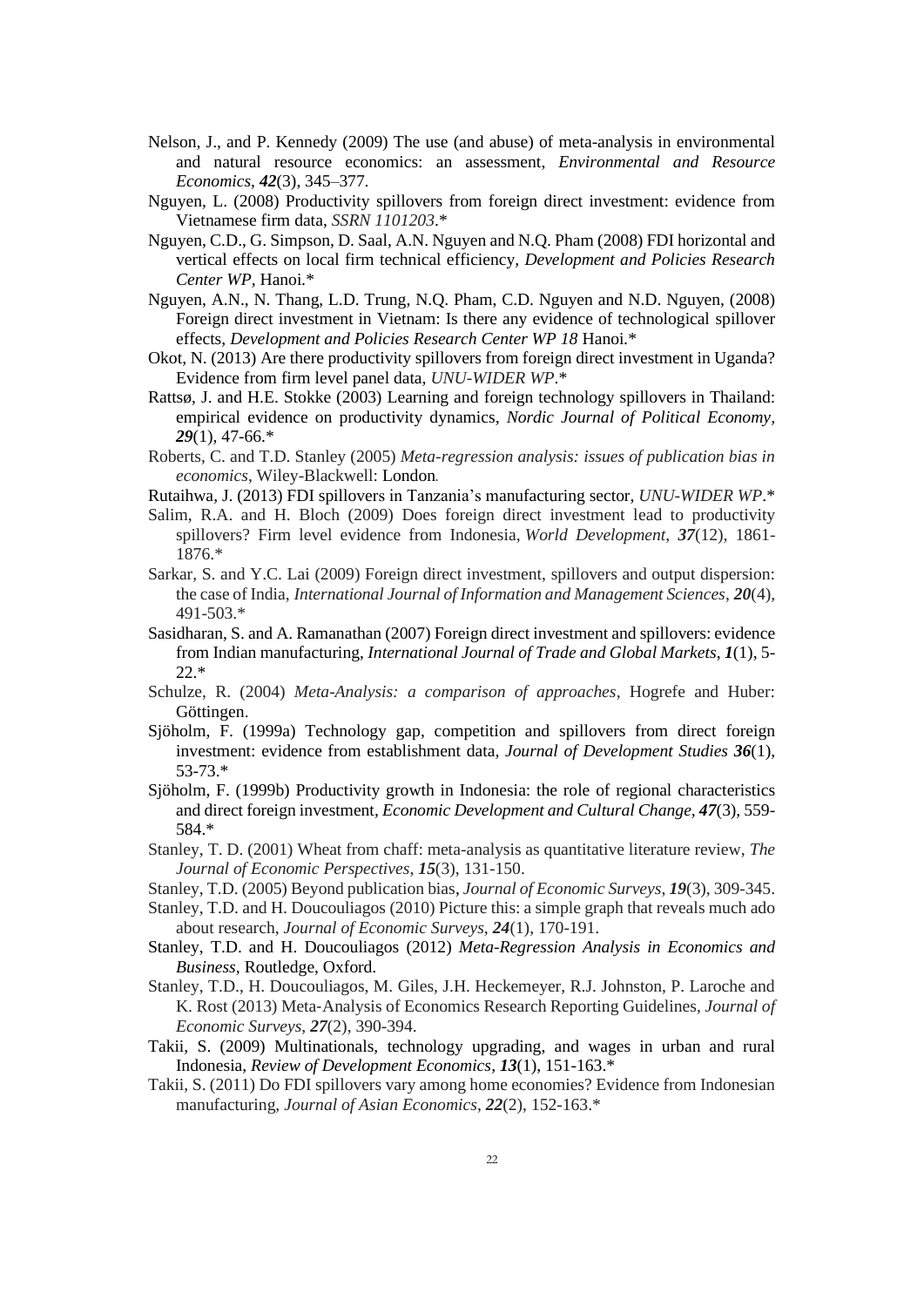- Taymaz, E. and K. Yilmaz (2008) Foreign direct investment and productivity spillovers: identifying linkages through product-based measures, *35th EARIE Conference, Toulouse*.\*
- Thuy, L.T. (2005) Technological spillovers from foreign direct investment: the case of Vietnam. *School of Economics, University of Tokyo.*\*
- Todo, Y. and K. Miyamoto (2006) Knowledge spillovers from foreign direct investment and the role of local R&D activities: evidence from Indonesia, *Economic Development and Cultural Change*, *55*(1), 173-200.\*
- United Nation Conference on Trade and Development (UNCTAD 2013) *Global value chains: investment and trade for development*. *World Investment Report*, New York and Geneva.
- Van Thanh, H. and P.T. Hoang (2010) Productivity spillovers from foreign direct investment: the case of Vietnam, In Hahn, C.H. and D. Narjoko (eds.) Causes and consequences of globalization in East Asia: what do the micro data analyses show? *ERIA Research Project Report*: Jakarta*.*\*
- Villegas-Sanchez, C. (2008) FDI spillovers and the role of local financial markets: evidence from Mexico, *Manuscript,* University of Houston: Texas.\*
- Waldkirch, A. and A. Ofosu (2010) Foreign presence, spillovers, and productivity: evidence from Ghana, *World Development, 38*(8):1114-1126.\*
- Wang, J.Y. and M. Blomström (1992) Foreign investment and technology transfer: a simple model, *European economic review*, *36*(1), 137-155.
- Wang, K. and G. Shailer (2015) Ownership concentration and firm performance in emerging markets: a meta‐analysis, *Journal of Economic Surveys, 29*(2)1467-6419.
- Wooster, R.B. and D.S. Diebel (2010) Productivity spillovers from foreign direct investment in developing countries: a meta-regression analysis. *Review of Development Economics*, *14*(3), 640-655.

World Bank (2012) Enterprise Surveys (http://www.enterprisesurveys.org).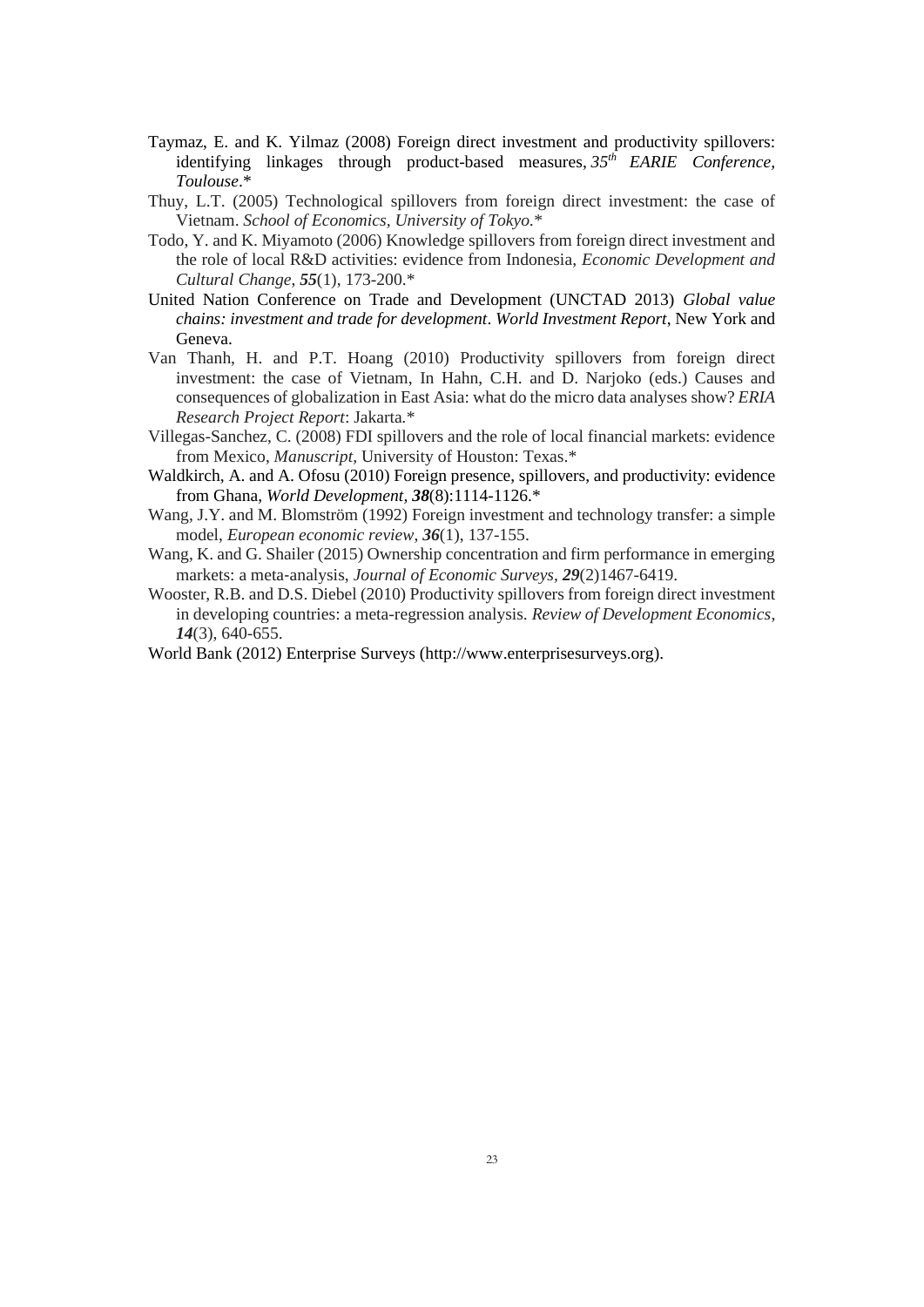# **Tables**

| <b>Moderator Variables</b>           | <b>Definition</b><br><b>Mean</b>                                                                                                                         |        | <b>Standard</b><br>deviation |  |  |
|--------------------------------------|----------------------------------------------------------------------------------------------------------------------------------------------------------|--------|------------------------------|--|--|
| $1/\text{se}$                        | Precision of estimated spillover                                                                                                                         | 30.458 | 56.276                       |  |  |
|                                      | <b>Data Characteristics</b>                                                                                                                              |        |                              |  |  |
| Panel data                           | $=$ 1 if panel-data are used (cross-sectional data is the base)                                                                                          | 0.726  | 0.446                        |  |  |
| Firm level                           | $=$ 1 if firm-level data are used (industry-level data is the base)                                                                                      | 0.929  | 0.256                        |  |  |
| Data source                          | $=$ 1 if the data come from the World Bank (national statistics<br>bureaus data as a base)                                                               | 0.815  | 0.388                        |  |  |
| Time-span                            | The number of years of the data used                                                                                                                     | 5.957  | 3.702                        |  |  |
| No. of firms <sup>a</sup>            | Sample size/time-span                                                                                                                                    | 2.130  | 3.246                        |  |  |
| <b>Balanced</b> data                 | $=1$ if balanced dataset is used                                                                                                                         | 0.145  | 0.352                        |  |  |
|                                      | <b>Estimation Characteristics</b>                                                                                                                        |        |                              |  |  |
| Linear/Log-log                       | $=$ 1 if the coefficient is taken from a specification different<br>from log-level                                                                       | 0.120  | 0.326                        |  |  |
| <b>Differences</b>                   | $=1$ if the regression is estimated in differences                                                                                                       | 0.131  | 0.338                        |  |  |
| Year fixed effects                   | $=1$ if year fixed effects are included                                                                                                                  | 0.564  | 0.496                        |  |  |
| Sector fixed effects                 | $=1$ if sector fixed effects are included                                                                                                                | 0.580  | 0.494                        |  |  |
| <b>OLS</b>                           | $=1$ if OLS used for spillover estimations                                                                                                               | 0.398  | 0.490                        |  |  |
|                                      | (random-effects, GMM, WLS and others as a base)                                                                                                          |        |                              |  |  |
| Fixed-effects                        | $=$ 1 if fixed-effects used for the estimation of spillovers                                                                                             | 0.269  | 0.444                        |  |  |
| One-step estimations                 | $=1$ if spillovers are estimated in one-step                                                                                                             | 0.554  | 0.497                        |  |  |
| OP-LP                                | $=1$ if TFP estimated using the OP-LP method to account for<br>input endogeneity                                                                         | 0.297  | 0.457                        |  |  |
|                                      | <b>Specification Characteristics</b>                                                                                                                     |        |                              |  |  |
| Foreign presence<br>in<br>employment | $=$ 1 if proxy for foreign presence is employment (base output<br>and others)                                                                            | 0.352  | 0.478                        |  |  |
| Foreign<br>presence<br>in<br>equity  | $=$ 1 if proxy for foreign presence is equity (base output and<br>others)                                                                                | 0.178  | 0.383                        |  |  |
| Technological gap                    | $=1$ if specification controls for technology gap.                                                                                                       | 0.097  | 0.295                        |  |  |
| Absorptive capacity                  | $=$ 1 if the specification controls for absorption capacity using<br>R&D expenditure or percentage of a firm's workers with<br>college or higher degrees | 0.202  | 0.402                        |  |  |
| Firm size                            | $=1$ if the specification controls for firm size (sector<br>competition)                                                                                 | 0.333  | 0.472                        |  |  |
| <b>Exports</b>                       | $=1$ if the specification control for exports                                                                                                            | 0.205  | 0.404                        |  |  |
| All firms                            | $=1$ if both domestic and foreign firms are included in the<br>regression                                                                                | 0.337  | 0.473                        |  |  |
| Lagged spillover                     | $=1$ if the coefficient represents lagged foreign presence                                                                                               | 0.105  | 0.306                        |  |  |
| Interaction terms                    | $=$ 1 if the coefficient comes from interaction variables                                                                                                | 0.161  | 0.368                        |  |  |
| <b>Publication Characteristics</b>   |                                                                                                                                                          |        |                              |  |  |
| Publication date                     | The publication year of the study (base, 1986)                                                                                                           | 21.883 | 3.985                        |  |  |
| Published                            | $=$ 1 if the study was published in a peer-reviewed journal                                                                                              | 0.563  | 0.496                        |  |  |
| Study citations                      | Study citations in Google Scholar per age of the study, as of<br>August 2013                                                                             | 8.174  | 25.026                       |  |  |
| Journal rank                         | $=$ 1 if the study published in high journal rank, 2013 ISI impact<br>factor                                                                             | 0.325  | 0.468                        |  |  |

**Table 1.** Definition and descriptive statistics of explanatory variables

<sup>a</sup> Mean and standard deviation are divided by a thousand to make the figures easier to read.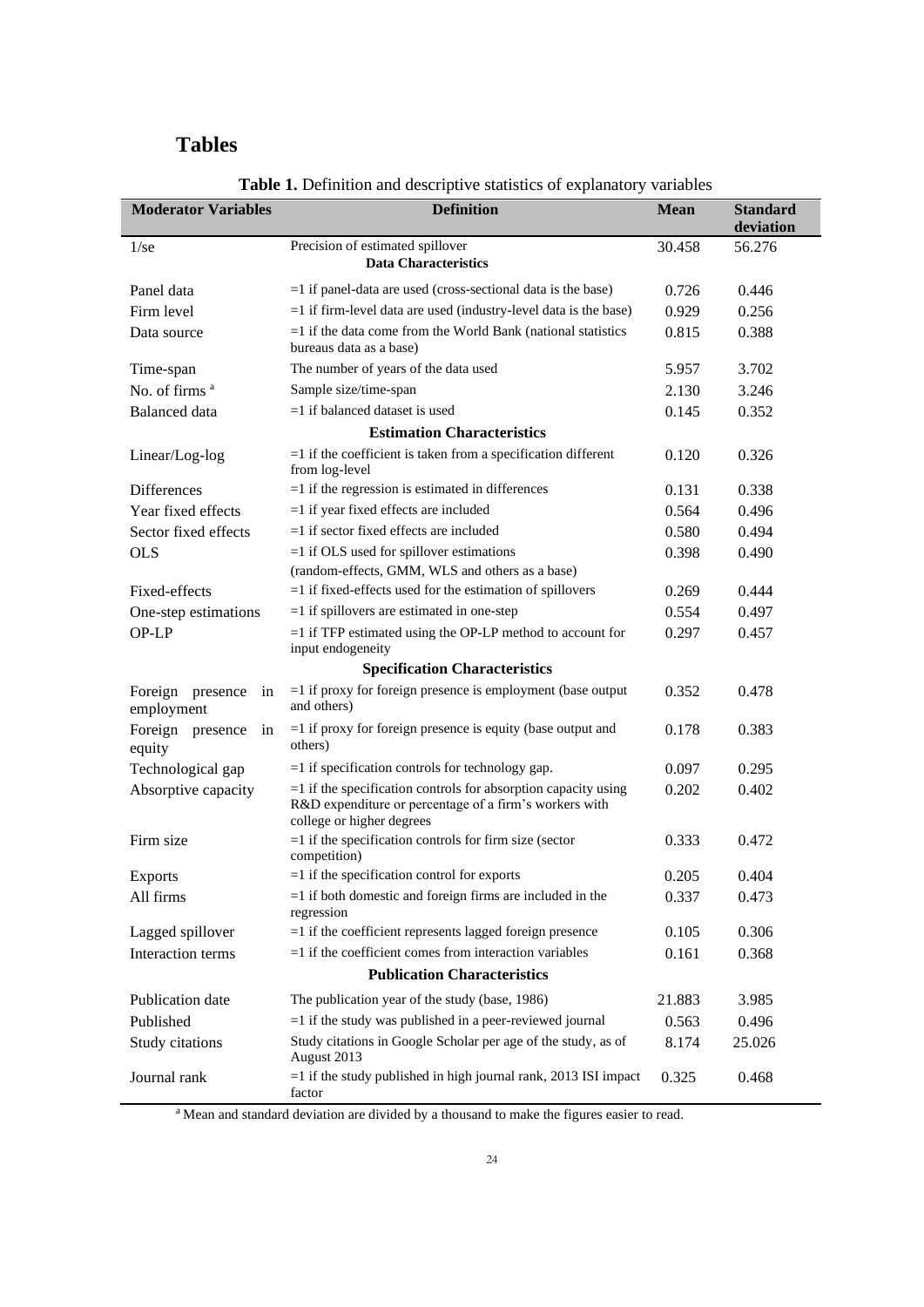| <b>Panel 1:MEM</b>  |                    |                   |                              |                 |  |  |
|---------------------|--------------------|-------------------|------------------------------|-----------------|--|--|
|                     | All-studies        |                   | <b>Peer-reviewed studies</b> |                 |  |  |
|                     | (A1)               | (B1)              | (A2)                         | (B2)            |  |  |
| Variables           | t-value            | Effect-size       | t-value                      | Effect-size     |  |  |
| Bias/FAT            | $1.054**$ (2.20)   | $0.419***$ (3.42) | $1.325*(1.76)$               | $0.513*(1.84)$  |  |  |
| Genuine effect/PET  | $-0.006(-1.16)$    | 0.044(0.60)       | $-0.011(-1.11)$              | $-0.018(-0.19)$ |  |  |
| Observations        | 1233               | 1233              | 694                          | 694             |  |  |
| <b>Studies</b>      | 65                 | 65                | 41                           | 41              |  |  |
| Panel 2:CDA         |                    |                   |                              |                 |  |  |
|                     | <b>All-studies</b> |                   | <b>Peer-reviewed studies</b> |                 |  |  |
|                     | (A3)               | (B3)              | (A4)                         | (B4)            |  |  |
| Variables           | t-value            | Effect-size       | t-value                      | Effect-size     |  |  |
| Bias/FAT            | $0.505**$ (2.07)   | $0.454***(3.27)$  | $0.572*(1.77)$               | 0.461(1.47)     |  |  |
| Genuine effect/ PET | 0.0004(0.06)       | $-0.008(-0.17)$   | $-0.0005(-0.02)$             | $-0.039(-0.44)$ |  |  |
| <b>Observations</b> | 1233               | 1233              | 694                          | 694             |  |  |
| Studies             | 65                 | 65                | 41                           | 41              |  |  |

#### **Table 2.** Bivariate MRA for FAT-PET

*Notes:* \*\*\*, \*\*, \* stands for 1, 5 and 10% level of significance. Figures in brackets are *t*-values. Test for between-study heterogeneity (Q-test) is 61705.15\*\*\*on1232 degrees of freedom with pvalue less than 0.001 and  $I<sup>2</sup>$  statistics (variation in spillover estimates attributable to heterogeneity) is 98.0%.The total number of observations is 1233 instead of 1237 since four spillover estimates have zero standard errors. The number of all studies is 65 (41 peer-reviewed studies) as two peer-reviewed and two unpublished studies are identified as outliers. t-value columns estimated from equation (3) that uses inverse variance as weights and effect size columns from equation (2) using sample size weights. Panel 1 (MEM: mixed-effects multilevel model) estimated through the restricted maximum likelihood, whereas Panel 2 (CDA: clustered data analysis) from study level clustered standard errors.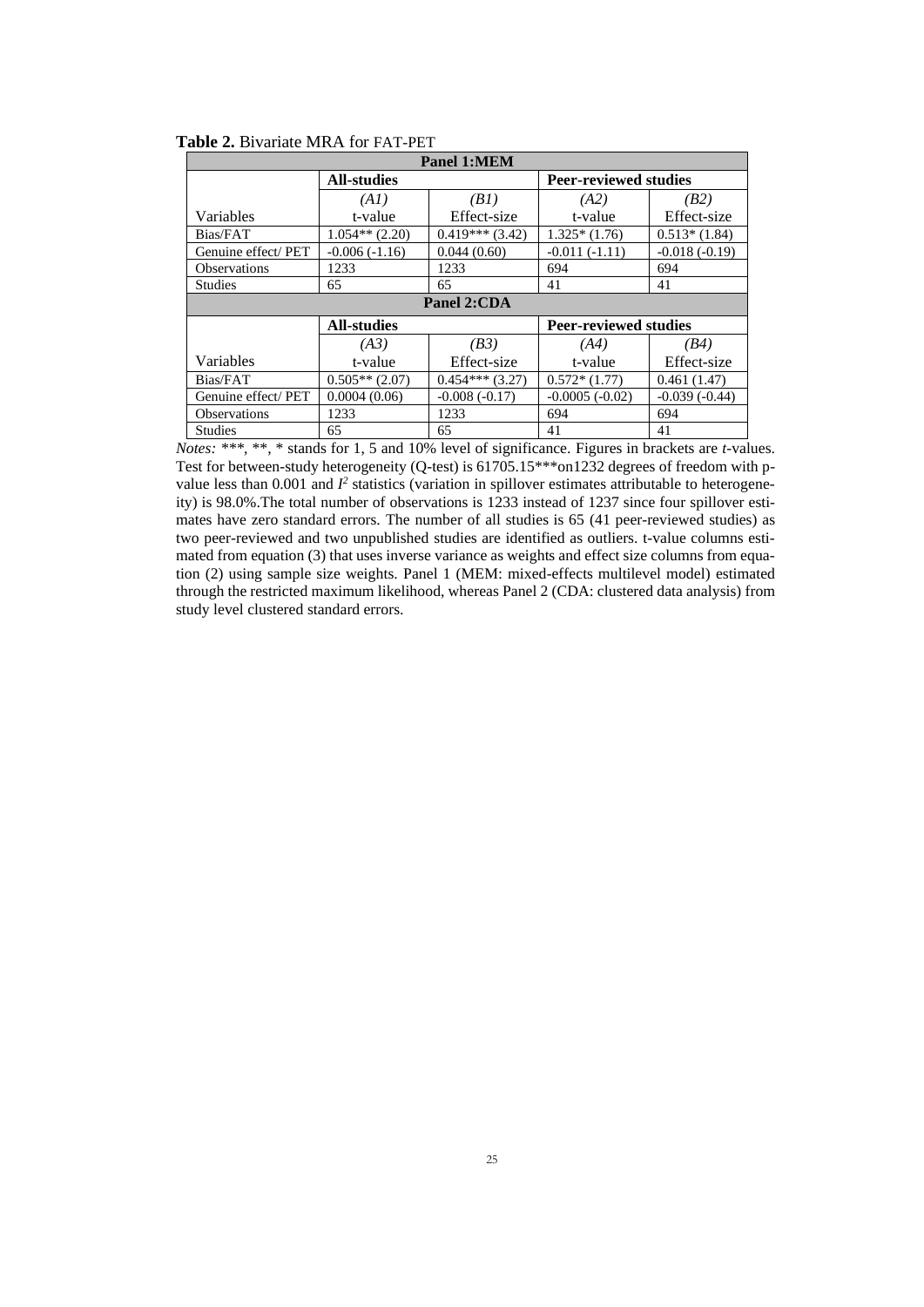| <b>Moderator</b>          | (A5)            | (A6)        | (A7)               | (A8)        | (A9)        | (A10)       |
|---------------------------|-----------------|-------------|--------------------|-------------|-------------|-------------|
| <b>Variables</b>          | <b>Specific</b> | <b>MEM</b>  | Robust se          | <b>CDA</b>  | <b>MEM</b>  | <b>CDA</b>  |
| Genuine effect            | $0.127***$      | $0.125***$  | $0.127*$           | $0.127***$  | $0.138***$  | $0.142***$  |
| (Precision, $\beta_0$ )   | (0.023)         | (0.024)     | (0.067)            | (0.025)     | (0.024)     | (0.039)     |
| Bias coefficient          | $0.407*$        | $0.456*$    | $0.407***$         | $0.407*$    | $0.588**$   | $0.505**$   |
| (Intercept, $\beta_1$ )   | (0.215)         | (0.248)     | (0.109)            | (0.226)     | (0.255)     | (0.206)     |
|                           |                 |             | Data               |             |             |             |
| Time span                 | $-0.003***$     | $-0.003***$ | $-0.003***$        | $-0.003***$ | $-0.003***$ | $-0.003***$ |
|                           | (0.001)         | (0.001)     | (0.001)            | (0.001)     | (0.001)     | (0.001)     |
| No. of firms <sup>a</sup> | $0.004**$       | 0.003       | 0.004              | 0.004       | $0.004**$   | 0.003       |
|                           | (0.002)         | (0.002)     | (0.003)            | (0.003)     | (0.002)     | (0.003)     |
|                           |                 |             | <b>Estimation</b>  |             |             |             |
| One-step                  | $-0.019**$      | $-0.018**$  | $-0.019$           | $-0.019*$   | $-0.021**$  | $-0.021*$   |
| estimations               | (0.008)         | (0.008)     | (0.016)            | (0.010)     | (0.008)     | (0.012)     |
| Fixed-effects             | $-0.028***$     | $-0.028***$ | $-0.028$           | $-0.028*$   | $-0.025***$ | $-0.025*$   |
| estimators                | (0.008)         | (0.008)     | (0.023)            | (0.015)     | (0.008)     | (0.014)     |
|                           |                 |             |                    |             |             |             |
| Difference                | $-0.027**$      | $-0.026**$  | $-0.027$           | $-0.027**$  | $-0.022**$  | $-0.022*$   |
|                           | (0.011)         | (0.011)     | (0.019)            | (0.012)     | (0.011)     | (0.011)     |
| Sector fixed effects      | $-0.024***$     | $-0.023***$ | $-0.024$           | $-0.024***$ | $-0.024***$ | $-0.026***$ |
|                           | (0.008)         | (0.008)     | (0.021)            | (0.006)     | (0.008)     | (0.010)     |
|                           |                 |             | Specification      |             |             |             |
| Technological gap         | $-0.054***$     | $-0.053***$ | $-0.054$           | $-0.054***$ | $-0.059***$ | $-0.059***$ |
|                           | (0.014)         | (0.014)     | (0.045)            | (0.016)     | (0.014)     | (0.017)     |
| Lagged spillover          | $-0.167***$     | $-0.164***$ | $-0.167***$        | $-0.167***$ | $-0.165***$ | $-0.168***$ |
|                           | (0.018)         | (0.018)     | (0.064)            | (0.020)     | (0.018)     | (0.020)     |
|                           |                 |             |                    |             | $0.035***$  | 0.034       |
| Interaction terms         |                 |             |                    |             | (0.009)     | (0.023)     |
|                           |                 |             | <b>Publication</b> |             |             |             |
| Published                 | $0.035**$       | $0.035**$   | $0.035*$           | 0.035       | $0.035**$   | 0.035       |
|                           | (0.016)         | (0.017)     | (0.020)            | (0.022)     | (0.017)     | (0.023)     |
| Publication date          | $-0.003***$     | $-0.003***$ | $-0.003*$          | $-0.003***$ | $-0.004***$ | $-0.004***$ |
|                           | (0.001)         | (0.001)     | (0.002)            | (0.001)     | (0.001)     | (0.001)     |
| Journal rank              | $-0.035**$      | $-0.035**$  | $-0.035*$          | $-0.035*$   | $-0.053***$ | $-0.051***$ |
|                           | (0.016)         | (0.016)     | (0.021)            | (0.019)     | (0.017)     | (0.020)     |
| Observations              | 1233            | 1233        | 1233               | 1233        | 1233        | 1233        |
| <b>Studies</b>            | 65              | 65          | 65                 | 65          | 65          | 65          |

**Table 3.** Multivariate MRA for source of heterogeneity: reduced model

*Notes:* The dependent variable is the t-value of the spillover estimates. Figures in parenthesis are standard errors (SE). Columns A5 report the specific model without adjusting SE, A6 and A9 (mixed-effects multilevel model) using the restricted maximum likelihood, A7 robust SE, and A8 and A10 (clustered data analysis) study-level clustered SE. All columns use inverse variance weights. <sup>a</sup>Coefficients and standard errors are multiplied by a thousand to make the figures easier to read.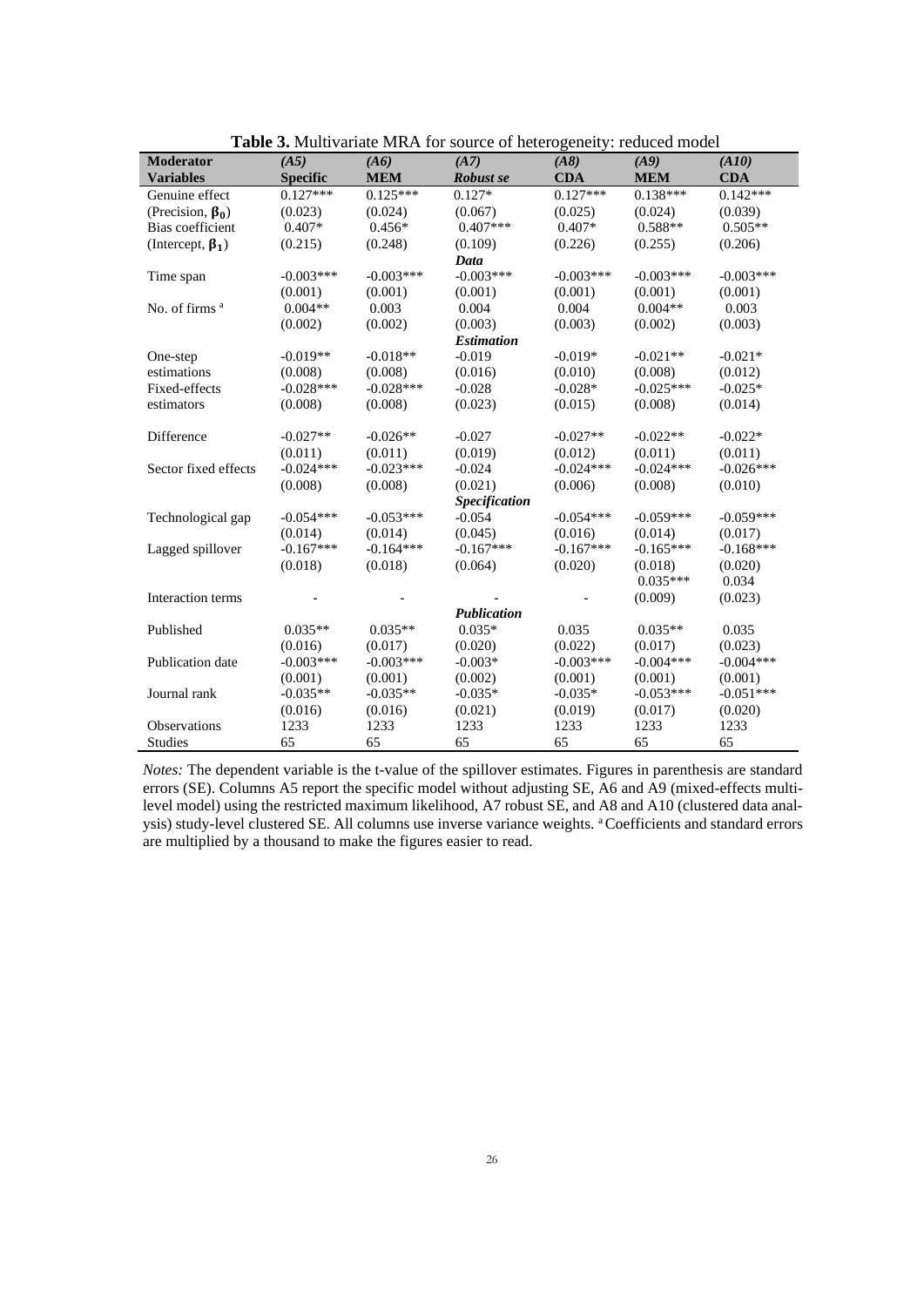| Panel 1:MEM         |                    |                  |                              |                 |  |
|---------------------|--------------------|------------------|------------------------------|-----------------|--|
|                     | <b>All-studies</b> |                  | <b>Peer-reviewed studies</b> |                 |  |
|                     | (AB)               | (B5)             | (A10)                        | (B6)            |  |
| Variables           | t-value            | Effect-size      | t-value                      | Effect-size     |  |
| Bias/FAT            | $1.232**$ (2.22)   | $0.396***(2.98)$ | $2.151**$ (2.22)             | $0.508*(1.88)$  |  |
| Genuine effect/PET  | $-0.014**(-2.09)$  | 0.059(0.59)      | $-0.051*(-3.15)$             | $-0.074(-0.67)$ |  |
| <b>Observations</b> | 1034               | 1034             | 591                          | 591             |  |
| <b>Studies</b>      | 64                 | 64               | 40                           | 40              |  |
|                     |                    | Panel 2:CDA      |                              |                 |  |
|                     | <b>All-studies</b> |                  | <b>Peer-reviewed studies</b> |                 |  |
|                     | (AII)              | (B7)             | (A12)                        | (B8)            |  |
| Variables           | t-value            | Effect-size      | t-value                      | Effect-size     |  |
| Bias/FAT            | 0.505(1.64)        | $0.446**$ (2.55) | 0.547(1.08)                  | 0.378(1.00)     |  |
| Genuine effect/PET  | $-0.002(-0.21)$    | 0.003(0.06)      | $-0.007(-0.13)$              | $-0.039(-0.43)$ |  |
| <b>Observations</b> | 1034               | 1034             | 591                          | 591             |  |
| <b>Studies</b>      | 64                 | 64               | 40                           | 40              |  |

**Table 4.** FAT-PET: regressions excluding observations from the interaction variables

*Notes:* See Table 2.



Figure 1. FDI spillover effects by the year of the publication (N=1545).



Figure 2. FDI spillover effects reported in 74 studies published in 1983-2013 (N=1545).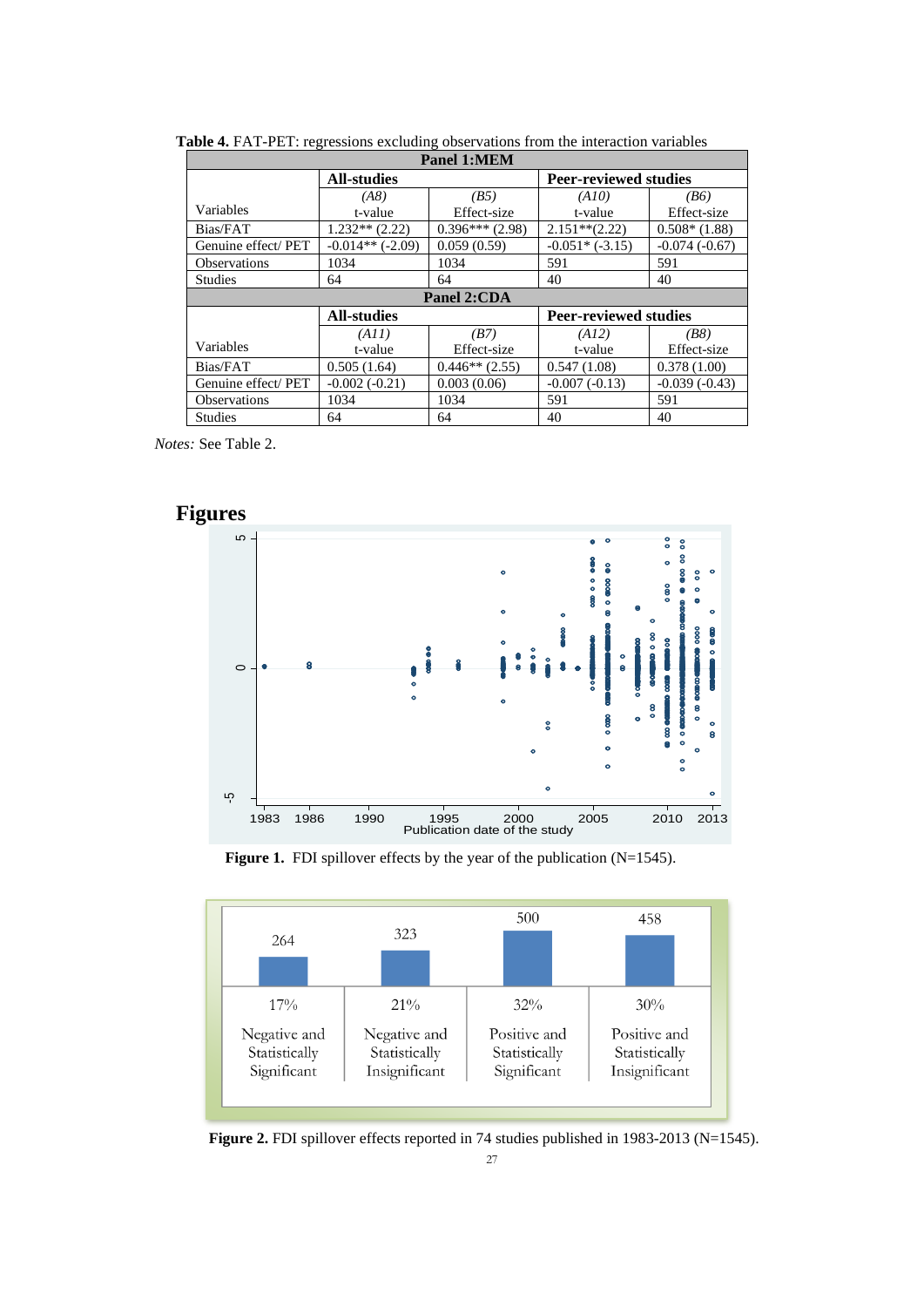

Figure 3. Funnel plot for all-studies (N=1233 from 65 studies).

*Note:* Instead of excluding extremely high precision values, we use the logarithm of the precision derived from the inverse of the standard error of the reported spillover estimates to allow better eye-o-metrics, i.e., visualization of the graphic images illustrating the relationship between the underlying treatment effects size and their measure of precisions.



Figure 4. Funnel plot for peer-reviewed studies (N=694 from 41 studies). *Note:* See Figure 3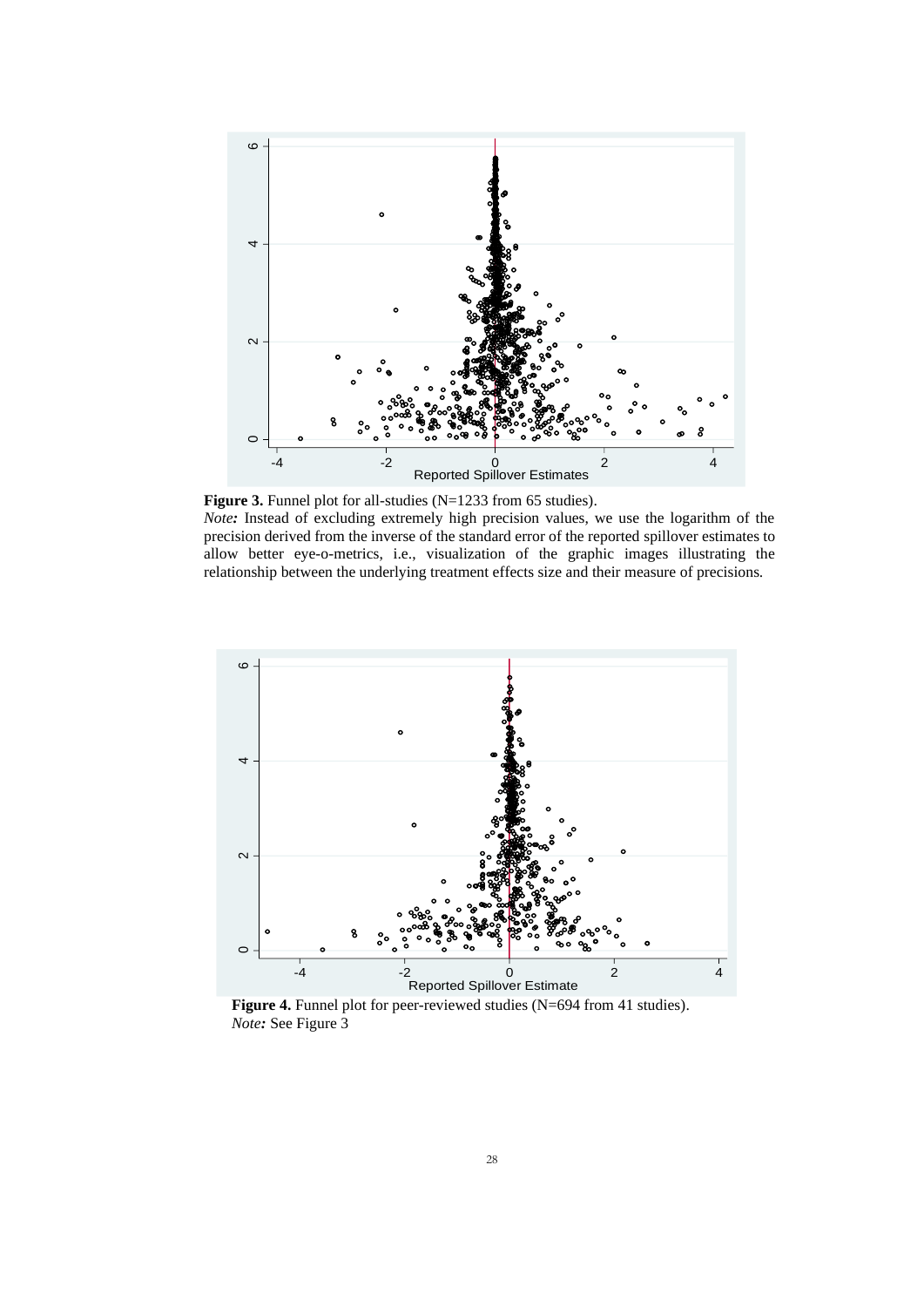

**Figure 5.** Best practice funnel: all-studies (N=593 from 29 studies).  *Note:* See Figure 3



Figure 6. Best practice funnel: peer-reviewed studies (N=234 from 15 studies). *Note:* See Figure 3